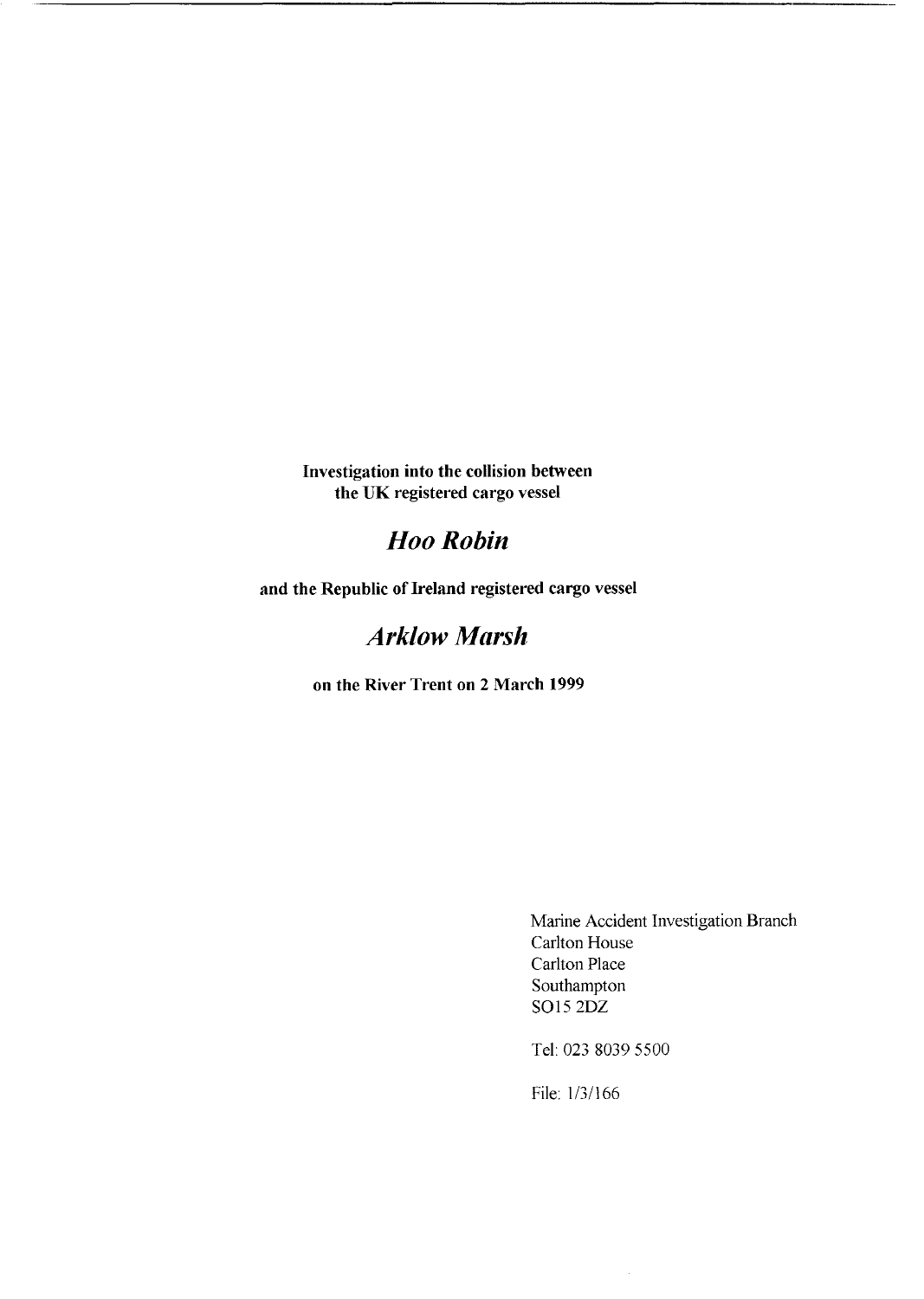#### **Extract from The Merchant Shipping (Accident Reporting and Investigation) Regulations 1999**

The fundamental purpose of investigating an accident under these Regulations is to determine its circumstances and the causes with the aim of improving the safety of life at sea and the avoidance of accidents in the future. It is not the purpose to apportion liability, nor, except so far as is necessary to achieve the fundamental purpose, to apportion blame.

 $\sim$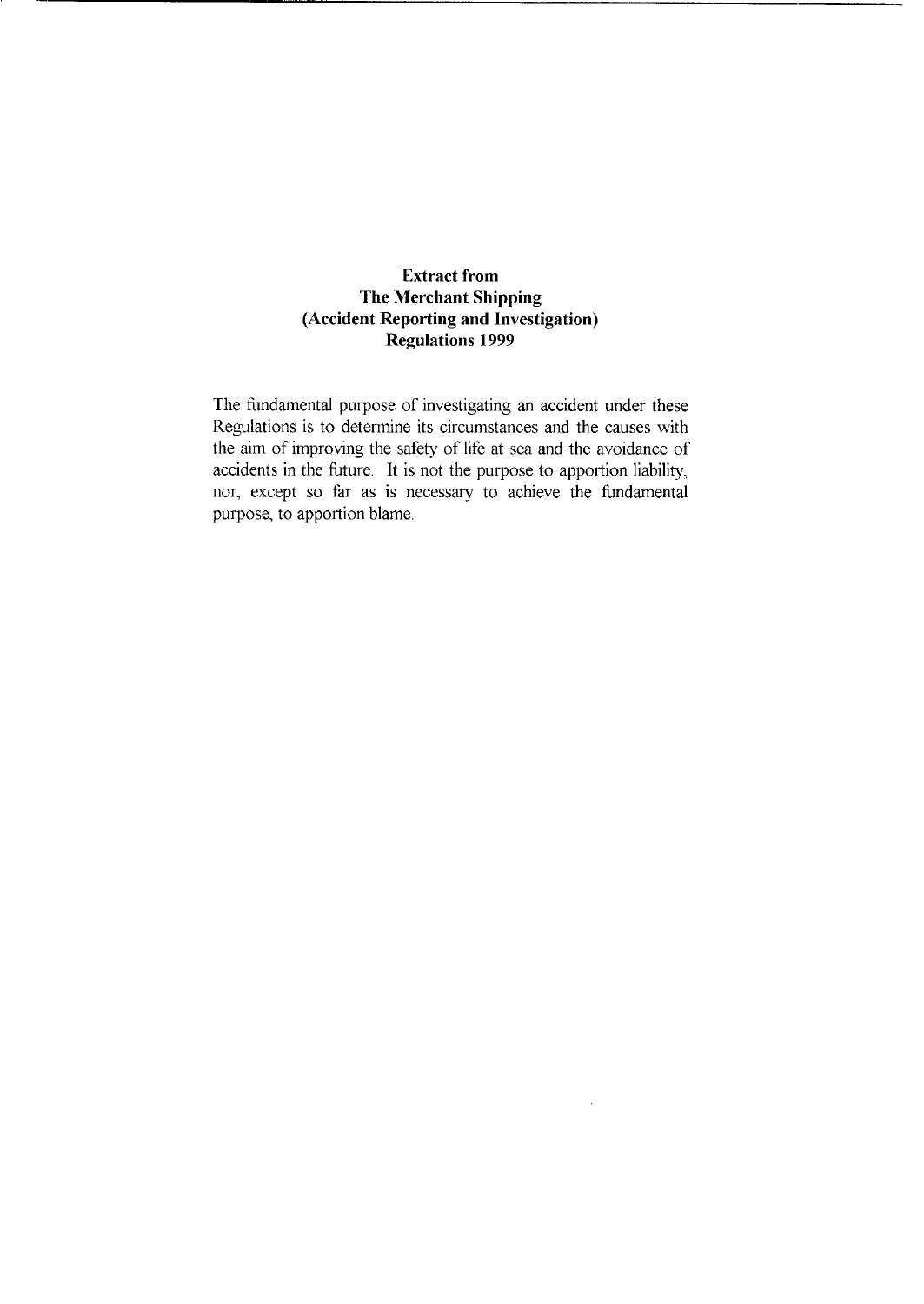# **CONTENTS**

## **ABBREVIATIONS AND ACRONYMS**

| <b>SYNOPSIS</b> |                                                             |    |
|-----------------|-------------------------------------------------------------|----|
|                 | <b>SECTION 1 - FACTUAL INFORMATION</b>                      | 3  |
| 1.1             | <b>Vessel and Accident Information</b>                      | 3  |
| 1.2             | Background to the Accident                                  | 4  |
| 1.3             | Narrative of Events                                         | 4  |
| 1.4             | Environmental Information                                   | 8  |
| 1.5             | Manning and Certification - Hoo Robin                       | 8  |
| 1.6             | Alcohol and other Drugs                                     | 8  |
| 1.7             | The Method of Navigation - Hoo Robin                        | 8  |
| 1.8             | The Use of VHF Radio on the River Trent                     | 10 |
| 1.9             | The Role of Humber VTS                                      | 10 |
| 1.10            | Data Search of Strandings and Collisions on the River Trent | 11 |
| 1.11            | Actions taken since the Accident                            |    |

# **[SECTION 2](#page-16-0)** - **ANALYSIS**

| 21  | The use of VHF                                     | 12 |
|-----|----------------------------------------------------|----|
| 2.2 | The Cause of the Collision                         | 12 |
| 2.3 | Manning and Bridge Resource Management - Hoo Robin | 13 |
| 2.4 | Fatigue                                            | 14 |
| 2.5 | Alcohol and other Drugs                            | 14 |
| 2.6 | The Role of Humber VTS                             | 14 |

# **SECTION 3** - **[CONCLUSIONS](#page-20-0)**

| 3.1 Findings                                   |  |
|------------------------------------------------|--|
| 3.2 Causes                                     |  |
| 3.3 Contributory Factors and Underlying Causes |  |

# **SECTION 4** - **[RECOMMENDATIONS](#page-22-0)**

| <b>ANNEX</b> |  |
|--------------|--|
|--------------|--|

**19** 

**18** 

**12** 

**16**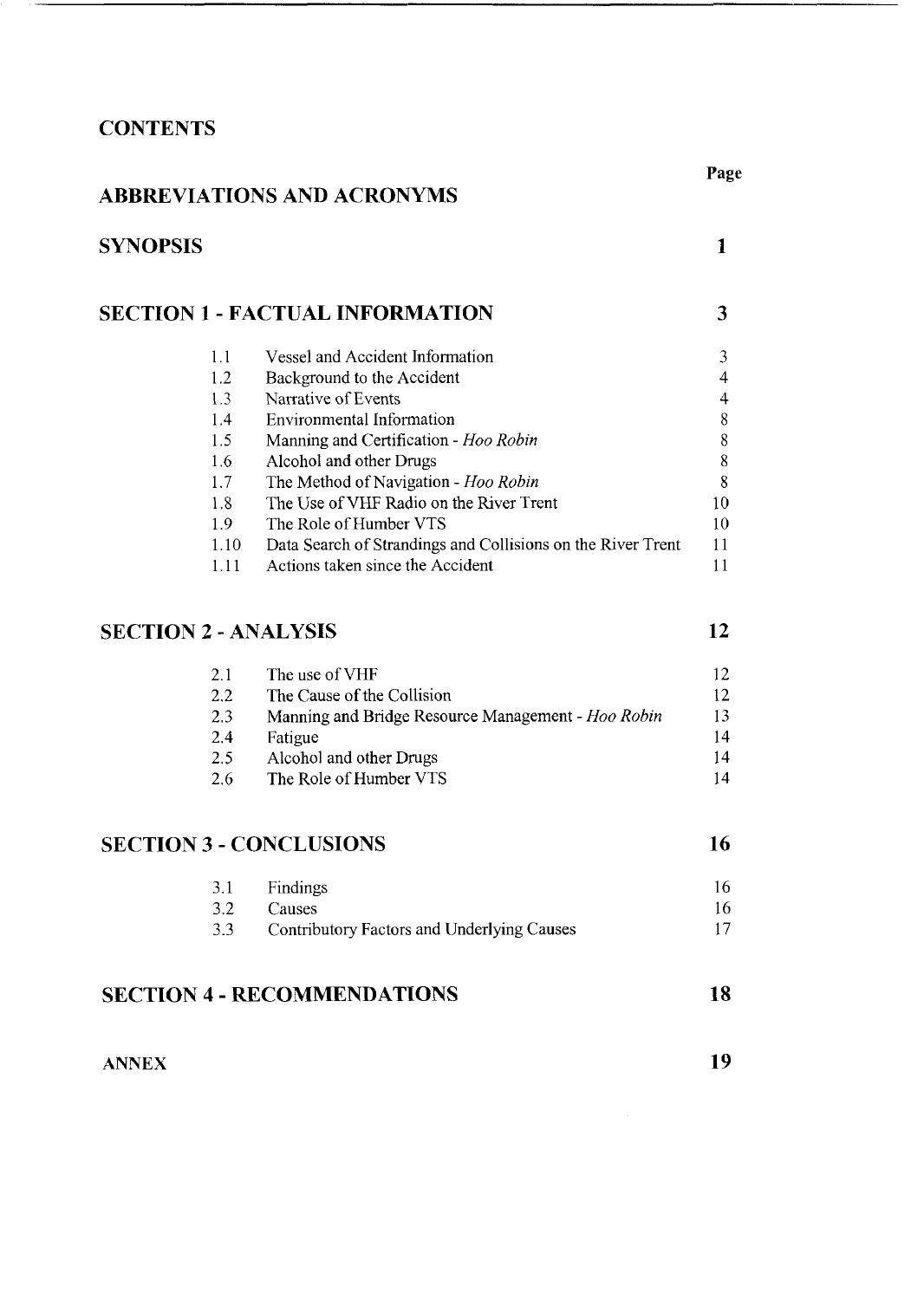# <span id="page-3-0"></span>**ABBREVIATIONS AND ACRONYMS**

| AB          | Able Seaman                          |
|-------------|--------------------------------------|
| <b>ABP</b>  | <b>Associated British Ports</b>      |
| gt          | Gross Registered Tons                |
| kW          | kilowatt - unit of power             |
| m           | Metre - unit of length               |
| <b>MAIB</b> | Marine Accident Investigation Branch |
| <b>MCA</b>  | Maritime and Coastguard Agency       |
| <b>MGN</b>  | Marine Guidance Note                 |
| <b>UTC</b>  | Universal Co-ordinated Time          |
| <b>VHF</b>  | Very High Frequency (Radio)          |
| VTS         | <b>Vessel Traffic Services</b>       |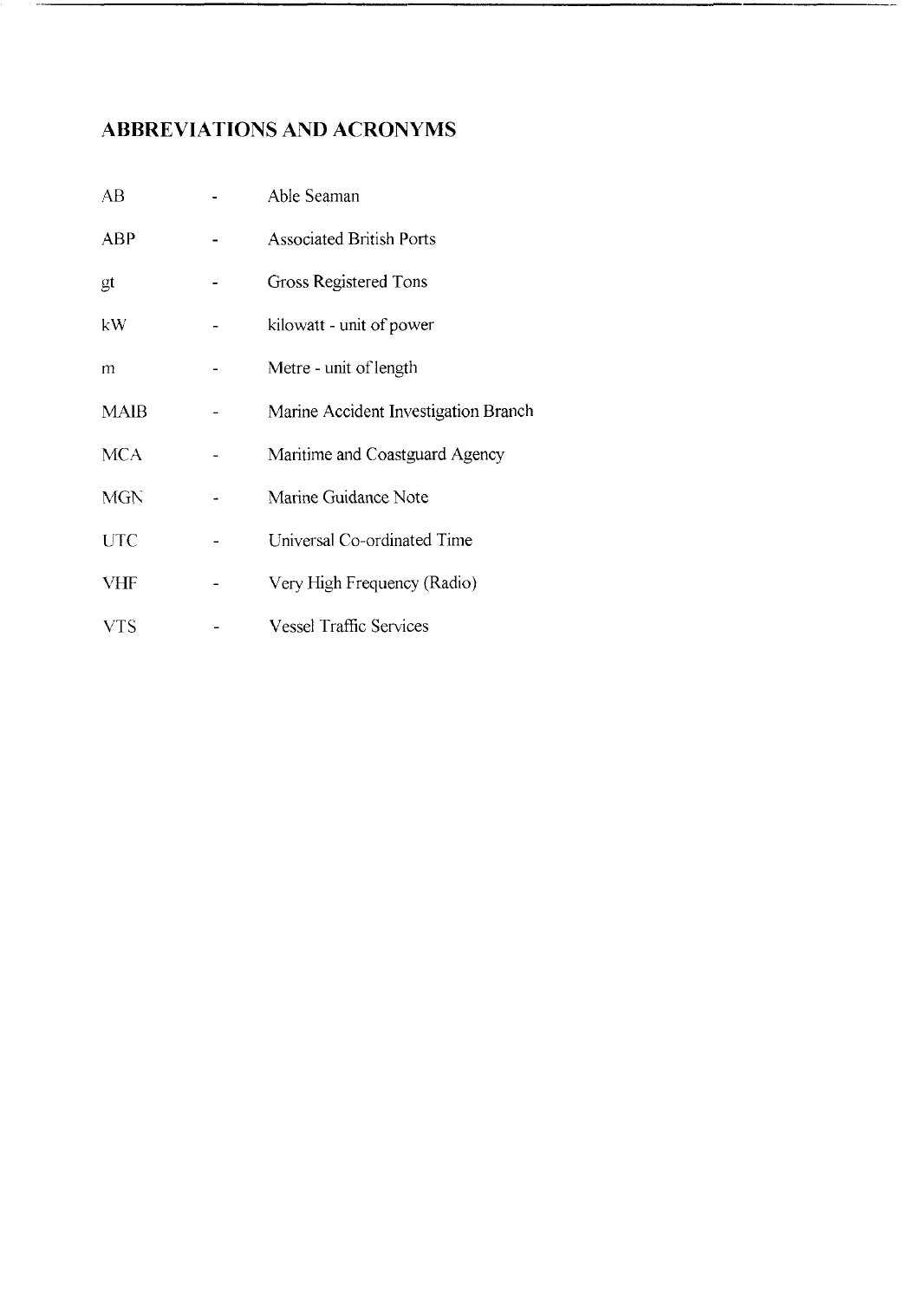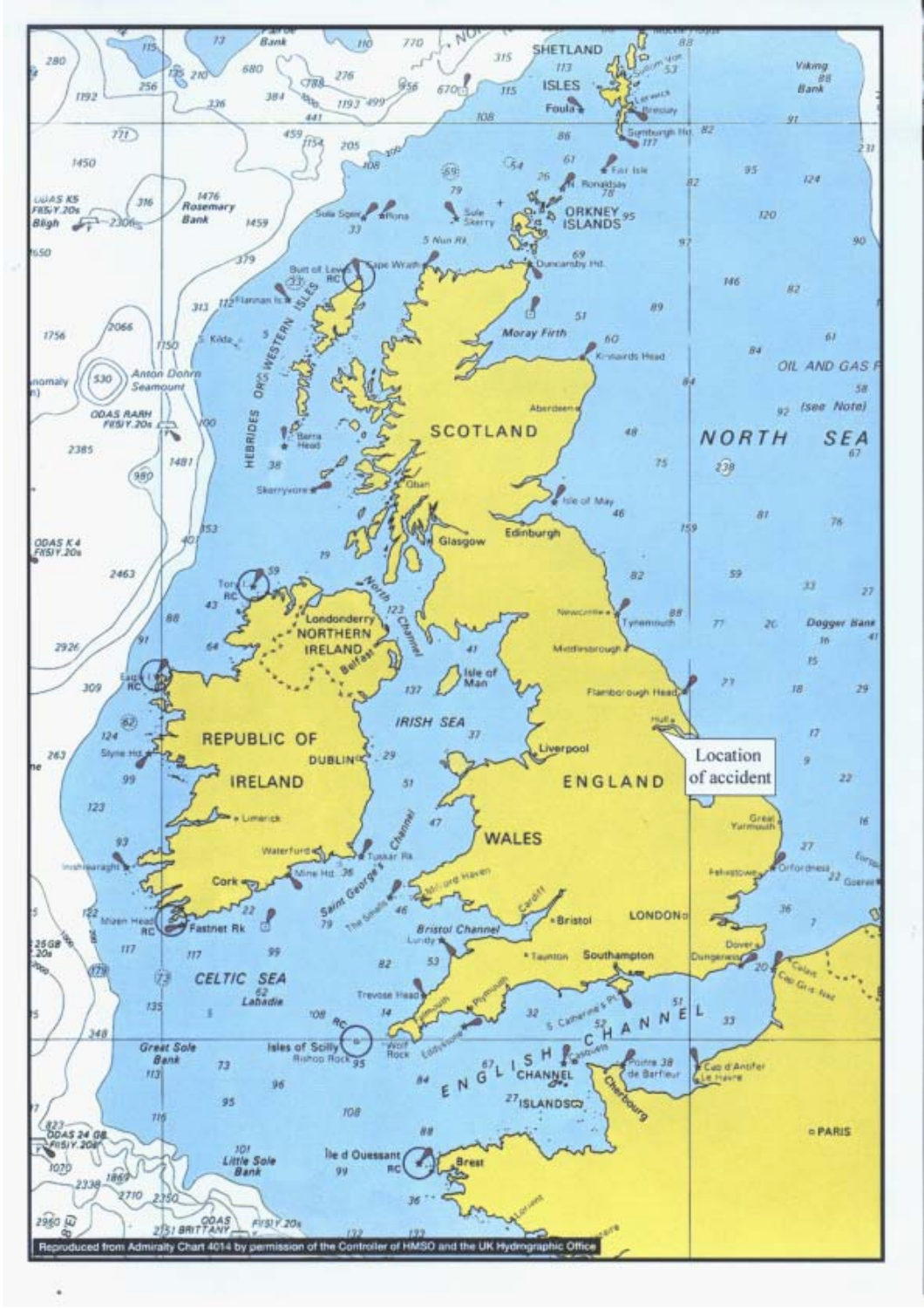### **SYNOPSlS**

(all times are Universal Co-ordinated Time)

The accident was notified to the Marine Accident Investigation Branch (MAIB) by HM Coastguard at 2053 on 2 March 1999 An Investigation began on 8 March and was conducted by MAIB Inspector, Captain **N** Beer

On 2 March 1999, *Hoo Robin,* a low air draught coaster of 58m in length **(Photograph 1)** left the berth at Gunnes on the River Trent bound for Antwerp. As the vessel made her way down-river against the last of the flood tide, her master contacted a number of inbound vessels as he approached them to agree the side on which they should pass. At about 1830 he became concerned when an approaching vessel did not move over to the side of the river that he thought had been agreed. Confusion arose and *Hoo Robin* attempted to cross the other vessel's bow at the last minute. A collision occurred in which both vessels were damaged. There were no injuries and there was no pollution as a result of the accident.

The collision was caused by *Hoo Robin's* last minute course alteration.

The underlying factors were:

- poor Very High Frequency (VHF) radio procedures,  $\bullet$
- bridge undermanning;
- probable fatigue;
- lack of effective Vessel Traffic Services (VTS) coverage and  $\bullet$
- a lack of clarity as to the required actions on the part of approaching vessels

Recommendations have been addressed to Associated British Ports, Humber Marine Services and *Hoo Robin's* owners, R Lapthorn and Co Ltd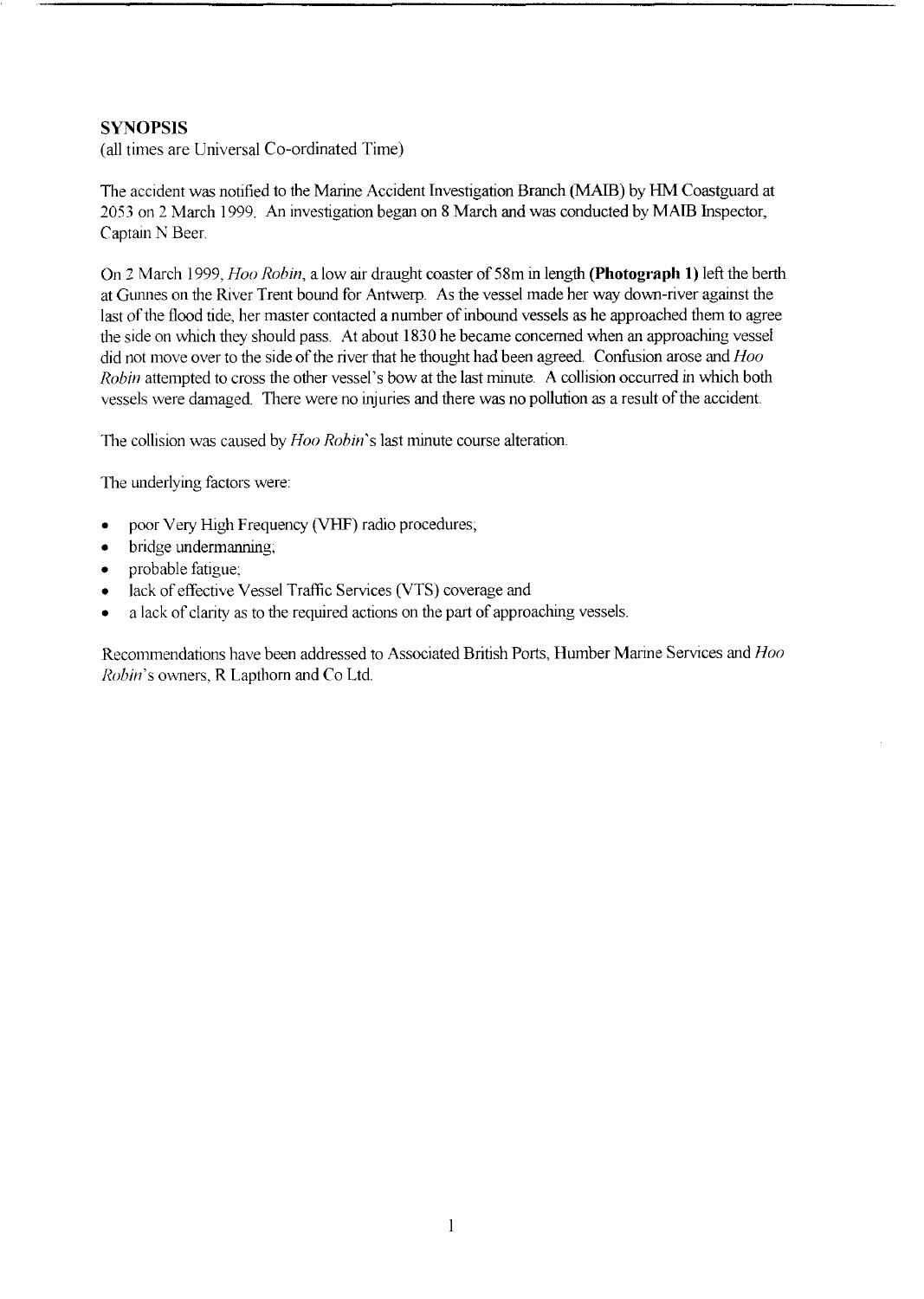

Photograph 1

Hoo Robin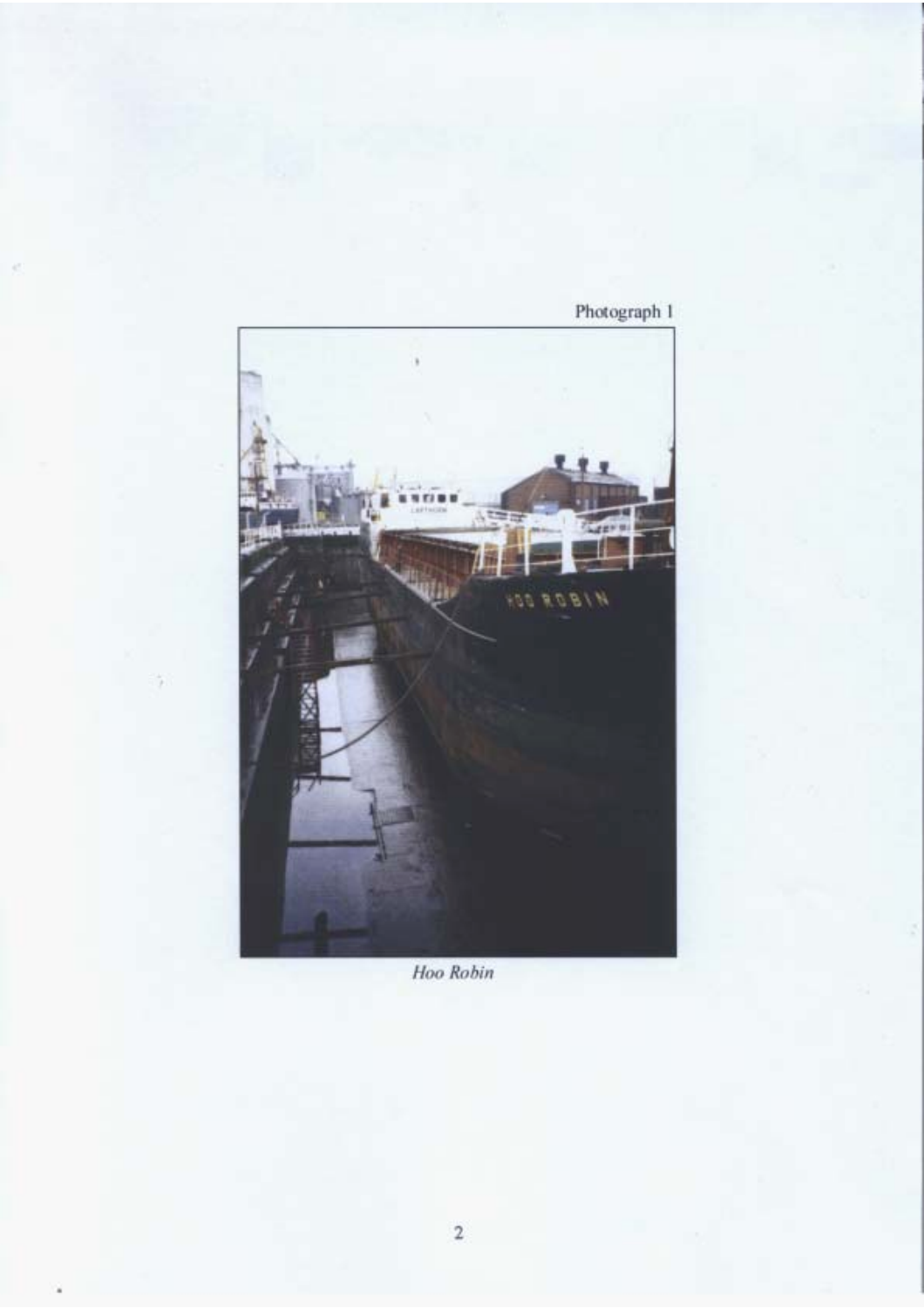# <span id="page-7-0"></span>**SECTION 1** - **FACTUAL INFORMATION** (all times are UTC)

# **1.1 Vessel and Accident Information**

| <b>Vessel 1</b>  |                                     |
|------------------|-------------------------------------|
| Name             | Hoo Robin                           |
| <b>Built</b>     | UK, 1989                            |
| Type             | General cargo, single deck          |
| Call Sign        | MKTF4                               |
| Port of Registry | London                              |
| Length           | 58.27m                              |
| Gross Tonnage    | 794                                 |
| Draught          | 2.4m (in ballast)                   |
| Propulsion       | Diesel, twin directional propellers |
| Propulsive Power | 536kW                               |
| Speed            | 9 knots                             |
| Class            | <b>Bureau Veritas</b>               |
| Owner/Operator   | R Lapthorn and Co Ltd               |
| Crew             | 5                                   |
|                  |                                     |
| <b>Vessel 2</b>  |                                     |
| Name             | Arklow Marsh                        |
| Built            | Germany, 1988                       |
| Type             | General cargo, single deck          |
| Call Sign        | EUR                                 |
| Port of Registry | Arklow, Republic of Ireland         |
| Length           | 73.84m                              |
| Gross Tonnage    | 1524                                |
| Draught          | 4.6 m (loaded)                      |
| Propulsion       | Diesel, MaK, single propeller       |
| Propulsion Power | 749kW                               |
| Speed            | 11.5 knots                          |
| Class            | Germanischer Lloyd                  |
| Owner/Operator   | <b>Arklow Shipping</b>              |
|                  |                                     |
| Accident         |                                     |
| Date of Accident | 2 March 1999                        |
| Time of Accident | 1830                                |
| Type of Accident | Collision                           |
| Place            | <b>River Trent</b>                  |
| Weather          | Dark, good visibility               |
| Sea Conditions   | Inland waters                       |
| Injuries         | None                                |
| Damage           | Damage to both vessels              |
| Pollution        | None                                |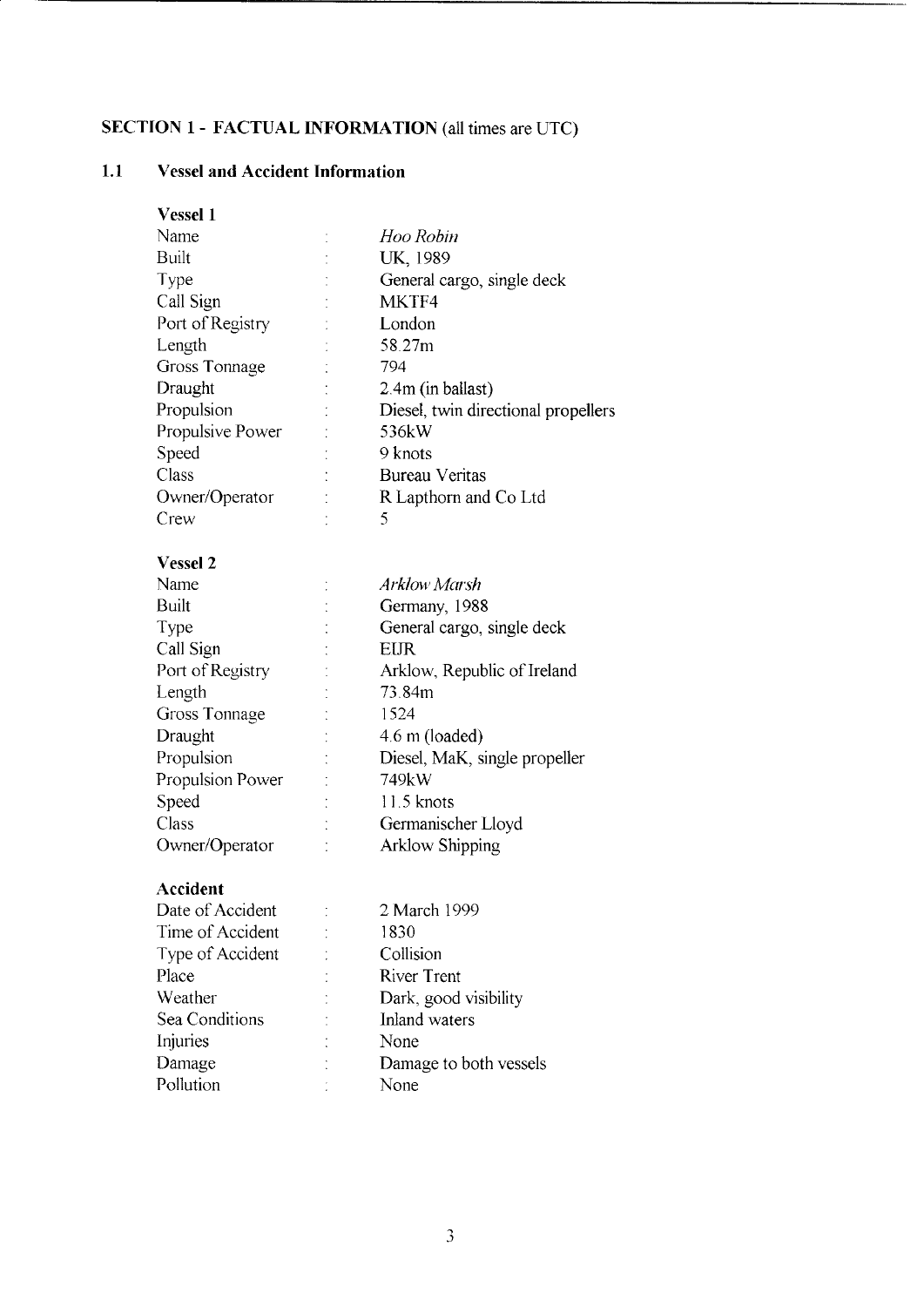#### <span id="page-8-0"></span>**1.2** Background to the Accident

*Hoo Robin* is one of 22 vessels owned and managed under the UK flag by R Lapthorn and Co She generally operates between UK and continental ports and is manned by a complement of five people. When at sea, two officers: the master and mate, alternate on bridge watch on a flexible routine based on five hours on duty followed by five hours off In port, the mate oversees cargo work and the master has responsibility for overseeing engine maintenance and general administrative duties. The master frequently also has responsibility for pilotage either as the holder of a pilotage exemption certificate, or because *Hoo Robin* is exempt from carrying a licensed pilot by virtue of her size. In addition there are two able seamen **(ABs)** and one AB/cook The ABs serve as lookout on the bridge at night and in poor visibility and carry out maintenance tasks at other times

*Arklow Marsh* is owned and operated by Arklow Shipping, a Republic of Ireland based company which operates 24 similar ships in North European waters. On 2 March 1999 *Arklow Marsh* was inbound for the Fina berth at Gunnes on the River Trent with a cargo of 2015 tonnes of phosphates in bulk

The work routine on coastal vessels like these can be punishing. Port calls are short and hectic. Cargo work usually starts on arrival and the vessel generally departs as soon as possible after completion of the work. The requirement to carry out pilotage, poor visibility or bad weather frequently disrupts the watchkeeping routine at sea, reducing the amount of rest time available. The quality of rest is frequently affected by rough sea conditions or a noisy port environment.

In the four days before the collision, *Hoo Robin* had discharged her cargo at one port on the River Weser, and had made a ten-hour passage in poor visibility to a berth on the River Elbe. She had loaded her cargo and made a fifty-hour passage which started in poor visibility and continued, in gale or near gale force winds and rough seas, to the entrance to the River Humber. She then made a five-hour river passage under the master's direction before arrival at Grove Wharf, Gunnes, on the River Trent at 1750 on 1 March.

Between 0620 and 15 10 on 2 March she discharged her cargo and prepared for a ballast voyage to Antwerp.

#### **1.3** Narrative **of** Events (Figure **1** - Chart extract)

*Hoo Robin* left Grove Wharf at 1748 on 2 March. As soon as she was clear of the berth the ABs and the cook went into the accommodation to get a meal, and the mate went to the bridge to assist the master who was piloting the vessel. The visibility was good, it was just getting dark and it was nearing the end of the flood tide. Her maximum draught was 2.4m.

At 1805 *Arklow Marsh* (maximum draught 4.6m) passed Apex light and entered the River Trent inbound for Keadby with a licenced pilot on board. Three other small cargo vessels were inbound at about the same time; *Clearwater* and *Marietje Andrea* were ahead of her and *Ara* was half-a-mile astern. There were also a number of barges inbound and outbound.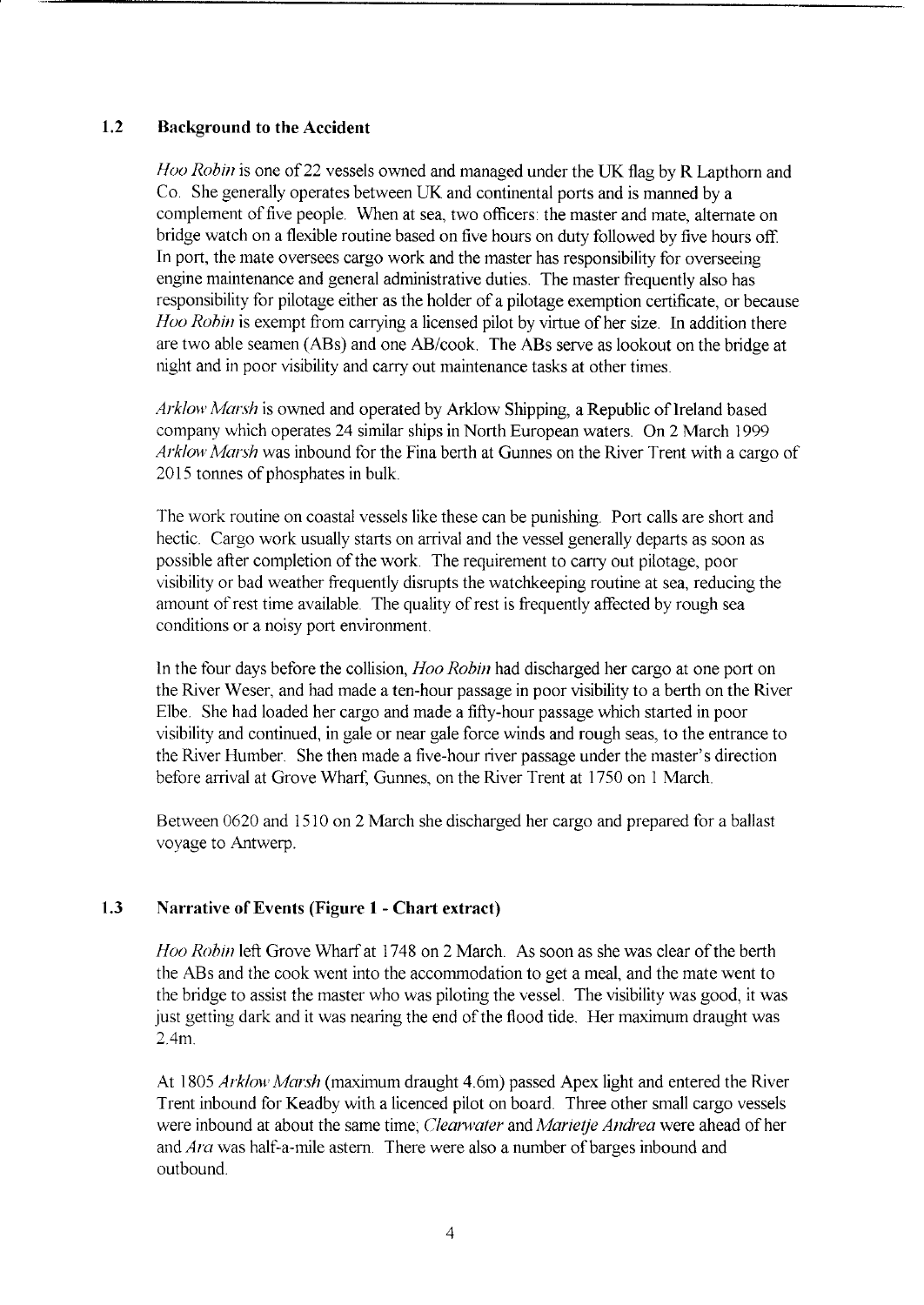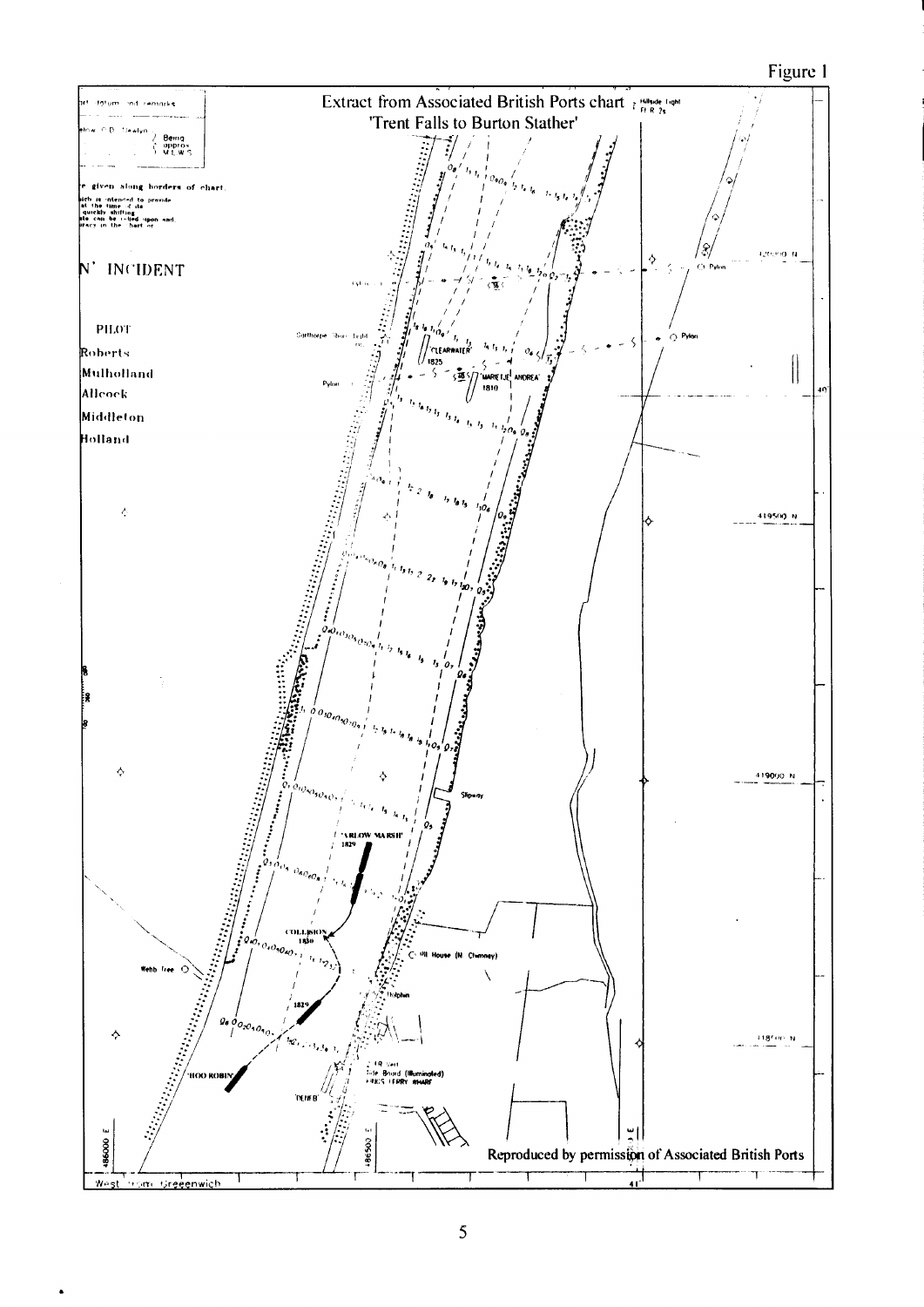*Hoo Robin,* and the other vessels, broadcast their positions on VHF Channel 17 when passing key points in the river **(see Annex)** *Hoo Robin* contacted both *Clearwater* and *Marietje Andrea* as she approached them and agreed to pass both of them red-to-red (ie on each other's port side)

At about 1825 the master on *Hoo Robin* sent the mate below to have a meal and take some rest, so that he would be ready for the next watch. After their meals the ABs had returned to the deck to continue battening down and preparing for sea.

*Arklow Marsh* called "Trentships" on VHF radio at 1826 notifying all ships that she was passing under the wires at Garthorpe inbound for Keadby **A** few seconds later *Hoo Robin*  called "Trentships" saying that she was outbound at Burton Stather

At 1828 *Arklow Marsh* called her destination berth at Keadby and notified them that she was 30 minutes away and "just coming up to Stather" Those on *Arklow Marsh* could see *Hoo Robin* ahead and on the west side of the river, showing a broad green sidelight and they assumed there would be a green-to-green passing

The master on *Hoo Robin* could see two inbound vessels ahead of him, and by the angle of their lights he assessed one to be close to Cliff End and the other one, which was nearer, to be at Hillside. Just after 1828, in order to make contact with the nearest vessel, he called the "vessel approaching Hillside" on VHF Channel 17. *Arklow Marsh* was the nearer vessel but she was half-a-mile past Hillside light; *Ara* which was half-a-mile north of Hillside light responded and a red-to-red passing was agreed. *Hoo Robin* altered her course sharply to starboard. As her aspect changed she began to show a red light to *Arklow Marsh,* whose pilot altered course slightly to starboard.

A few seconds later the master on *Hoo Robin,* being concerned that the nearest ship, which he thought was the one with which he had been in communication, was close ahead and still on his starboard side, asked whether he (the pilot on *Ara)* was sure he wanted a red

There was no immediate reply, and then the pilot on *Arklow Marsh* asked *Hoo Robin* "are you sure you have the right ship Captain?" **A** few seconds later the pilot on *Ara,* through radio interference, started to explain the traffic situation as he saw it.

The master on *Hoo Robin* apparently heard the word "green" through the radio interference and, seeing by then that the nearest ship was very close ahead, he altered course hard-to-port broadcasting his intentions over the VHF radio. At the same time *Arklow Marsh* put her helm hard-to-starboard and then her engines astern. Although *Arklow Marsh's* head began swinging to starboard, *Hoo Robin's* was swinging to port following her around

At 1830 *Arklow Marsh's* bow collided with *Hoo Robin* starboard side causing damage to both vessels (Photograph 2). Both vessels stopped and drifted or stemmed the tide to let other vessels pass while they assessed the damage. Subsequently *Arklow Marsh* was able to continue to Keadby and *Hoo Robin,* despite taking water into her hold, was able to move under her own power to Hessle where she berthed at 2040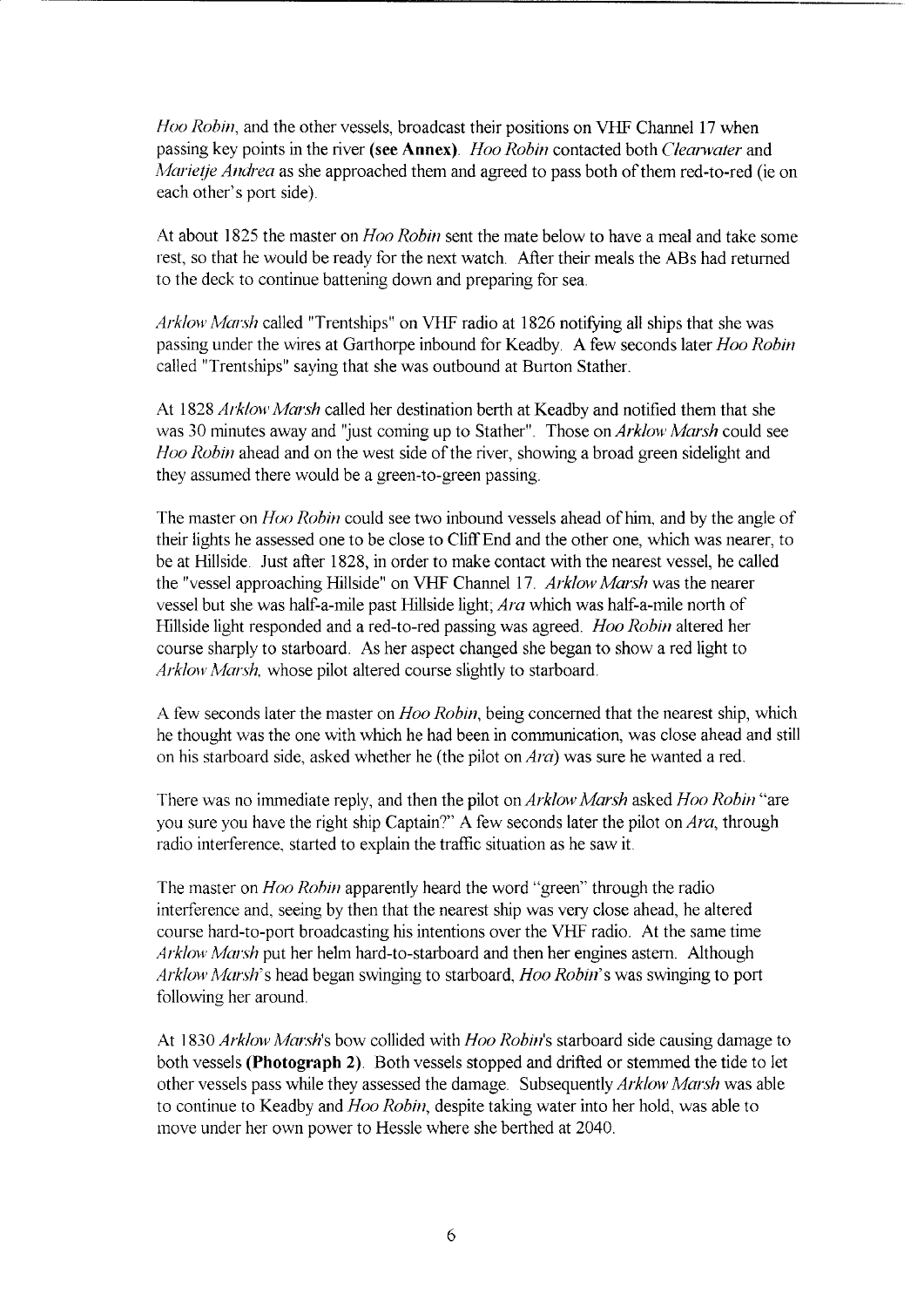

Damage to starboard side of Hoo Robin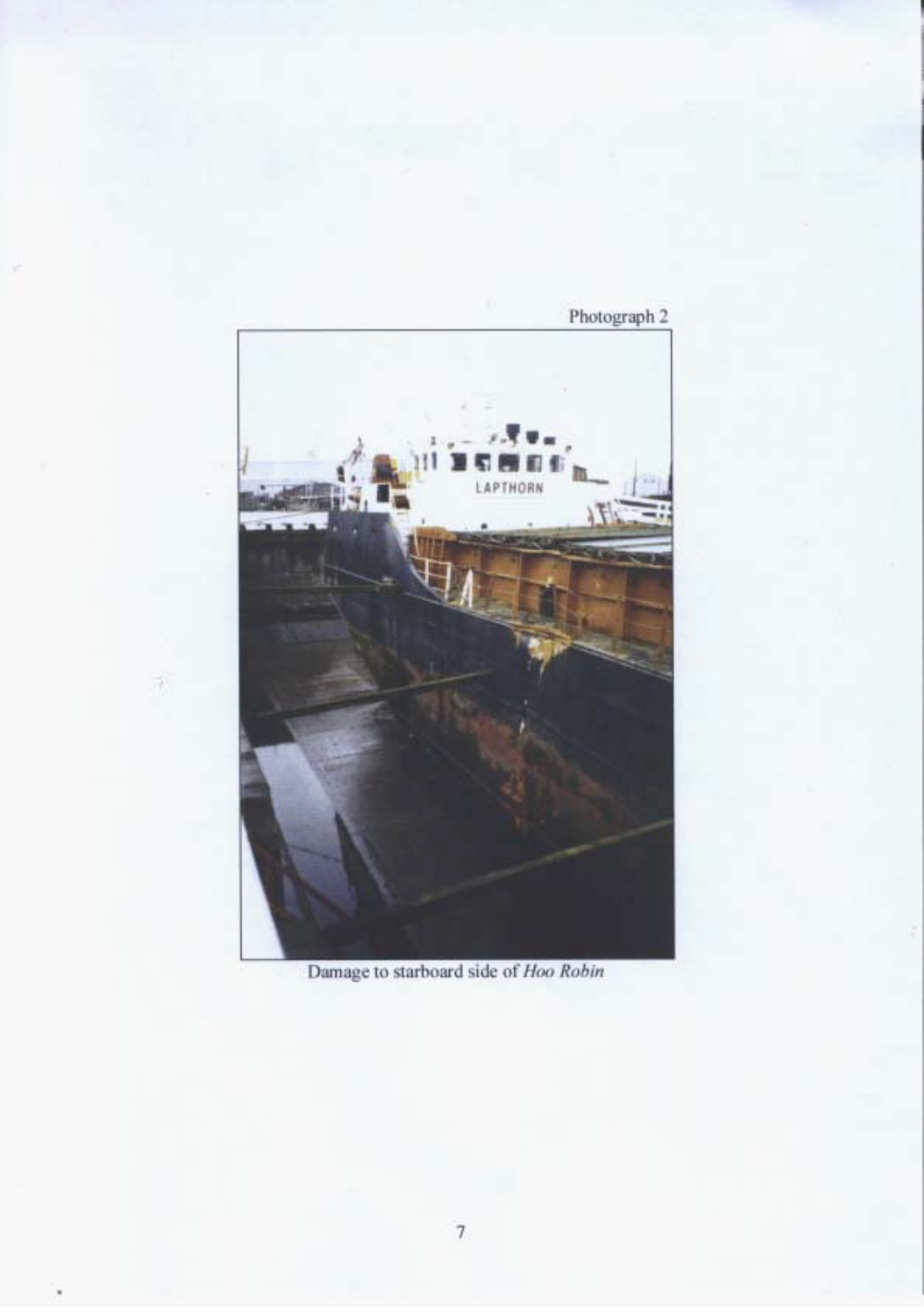<span id="page-12-0"></span>A full inspection revealed serious damage to *Hoo Robin.* There had been no injuries and no pollution.

#### **1.4 Environmental information**

Spring tides were predicted with high water at Burton Stather due at 1858 on 2 March with a height of 5 1m. The predicted height of tide at Burton Stather at the time of the collision was about 5.0m and the last of the flood tidal stream was still running. It can be seen from the chart extract that at 1830 both vessels could navigate using nearly the full width of the river in the area of the collision.

Sunset occurred at about 1740 and by 1830 it was nearly dark

The visibility was mainly clear but there were occasional rain showers with a fresh southwesterly wind.

#### **1.5 Manning arid Certification** - *Hoo Robin*

*Hoo Robin* was fully certificated according to national and international regulations. Her complement of five was in accordance with her safe manning certificate

The master, Said Ahmadian-Tehrani, was 59 years old. He first went to sea with the Iranian Navy and came to live and work in Britain in 1981. He joined R Lapthorn and Co Ltd as mate in 1986. He has a Class 4 certificate of competency with a command endorsement dated February 1986. He was promoted to master in 1991 and has served on *Hoo Robin* since 1994. His normal work routine is to serve 11 weeks on the vessel followed by four weeks leave. However the arrangement is flexible and on this occasion he had joined the vessel on 16 October 1998.

The mate, Abdul Mannan Khan, who has a Class 3 certificate of competency, joined the vessel in January 1999. The remaining three crew members, who were from the Cape Verde Islands, joined the vessel on 19 March 1998

#### **1.6 Alcohol and other Drugs**

No toxicological testing of anyone involved was carried out after the accident. No other evidence was established to connect the use of alcohol or drugs with the circumstances of this accident.

#### **1.7 The Method of Navigation** - *Hoo Robin*

*Hoo Robin* is a low air draught dry cargo coaster. Her low wheelhouse is situated aft on the vessel abaft her single hold. The watchkeeper's field of view from the wheelhouse is restricted by the nature of the vessel but is adequate for safe navigation. The wheelhouse is well equipped with old but functional instruments **(see Photograph 3)** All the navigational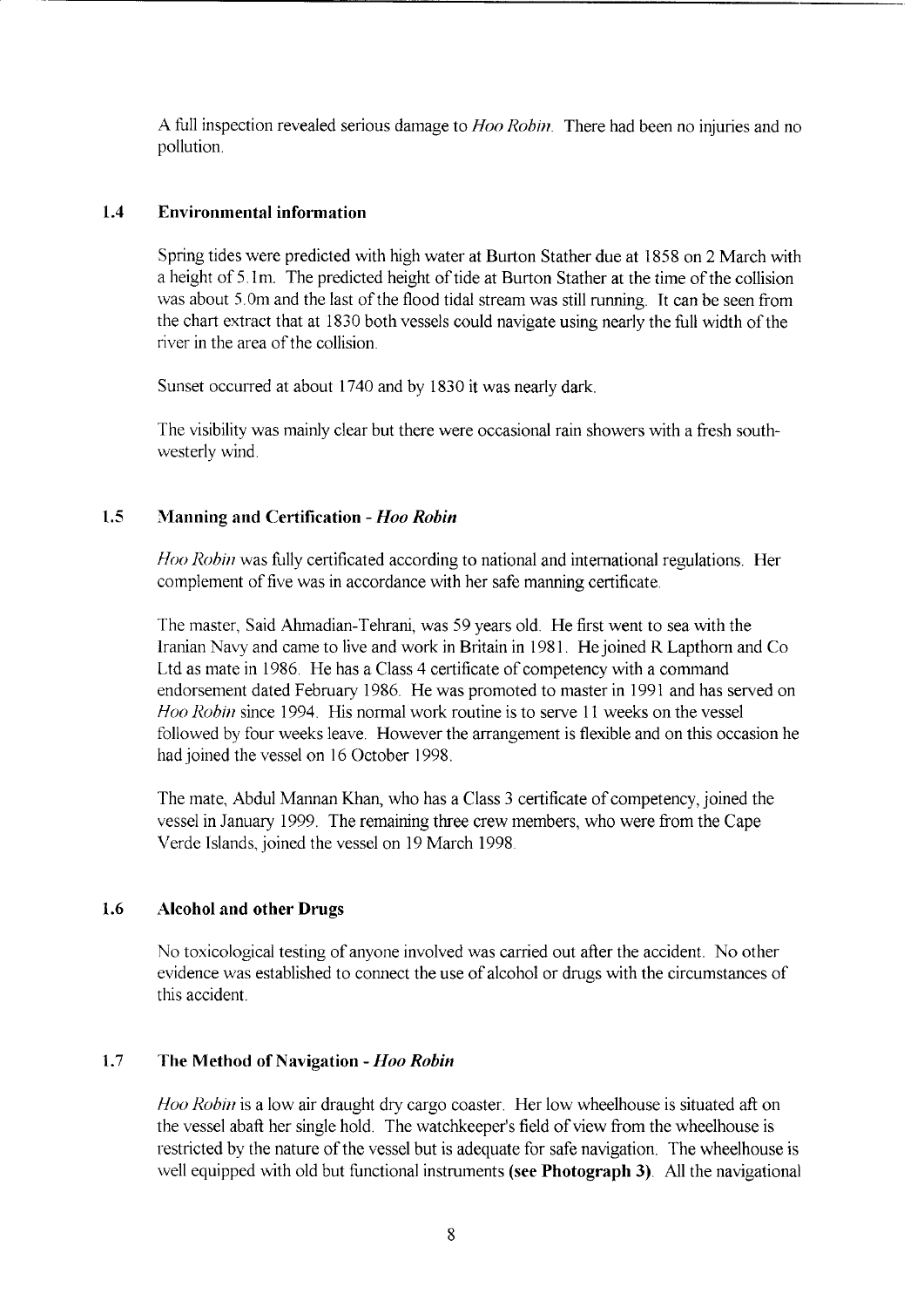instruments including the radar were working correctly on 2 March. The master, who was alone on the bridge at the time of the collision, was standing and steering using the azimuthing propulsion units. The radar and VHF radio are sited within reach of the steering position.



Photograph 3

The wheelhouse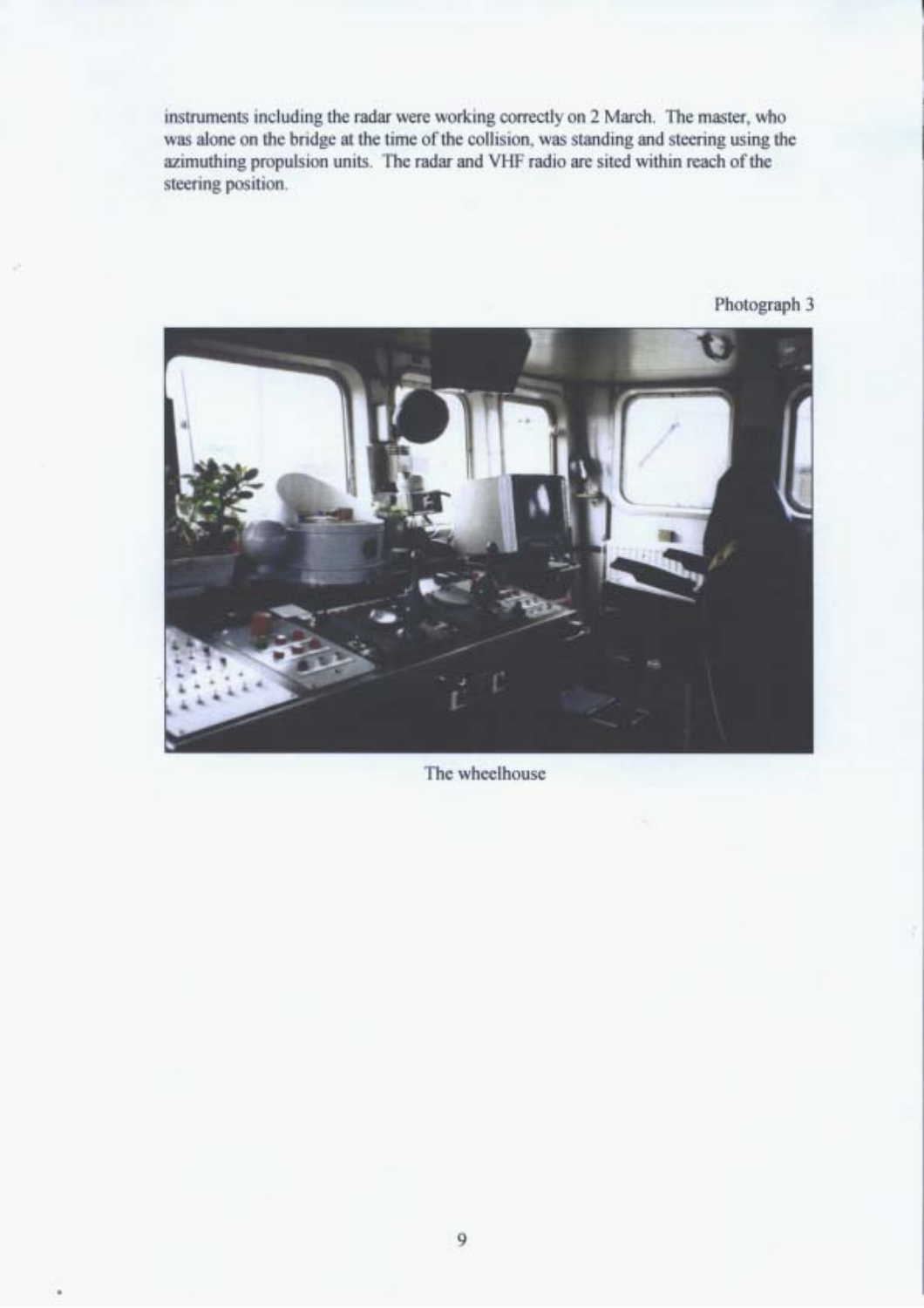<span id="page-14-0"></span>An Associated British Ports (ABP) Humber chart covering the relevant area of the river, was open on the chart table, but the master was navigating mainly by eye using knowledge of the river gained from previous visits. He had navigated on the River Trent approximately 25 to 30 times as master.

### **1.8 The Use of VHF radio on the River Trent**

VHF radio Channel 17 is assigned for ship-to-ship and local ship-to-shore use by vessels navigating on the River Trent. It is customary on this river for vessels to report their progress to other vessels using this radio channel and the calling signal "Trentships". With information gained this way, individual masters and pilots can be aware of the location and intentions of other traffic.

It is also customary, and in accordance with bye-laws, for vessels with light draught and the ability to navigate outside the deeper water channel, to consider avoiding impeding another vessel which is more constrained by her draught. Barges will generally keep to the shallow water for this reason, and vessels in ballast will often make contact with approaching loaded vessels to offer the other vessel the opportunity to stay in the deeper water and to pass green-to-green if necessary. The amount of river traffic and the particular navigational difficulties in the River Trent makes this local procedure important to ensure safe navigation.

On this occasion, *Arklow Marsh* had, at first, assumed a green-to-green passing with *Hoo Robin* purely from assessing the positions of the approaching vessels, even though no contact had been established between them.

*Hoo* Robin however, had attempted to contact the nearest ship ahead of her to ask the pilot on that vessel what was wanted from *Hoo Robin.* Unfortunately, the vessel was not correctly identified and another ship responded to the VHF radio call.

Analysis of the VHF Channel 17 radio communications transcripts indicates that the majority of broadcasts are made without the originator, or the station being called, being positively identified. It would appear, generally, only calling stations identify themselves and attempt to identify the intended recipient when first contact is made.

#### **1.9 The Role of Humber VTS**

The position of the accident is within the area controlled by Humber VTS but is not within its radar coverage *Hoo Robin* had notified Humber VTS of her departure from Gunnes Wharf using VHF radio Channel 12. The master had then switched the main VHF radio to Channel 17 to listen to other radio traffic from vessels on the River Trent so that he could monitor their movements. He kept a listening watch on Channel 12 VHF with a second radio. Humber VTS does not monitor the radio traffic on VHF Channel 17 but its equipment does record it

Without radar coverage and without monitoring the radio traffic on VHF Channel 17, VTS can give only limited information and advice to masters and pilots.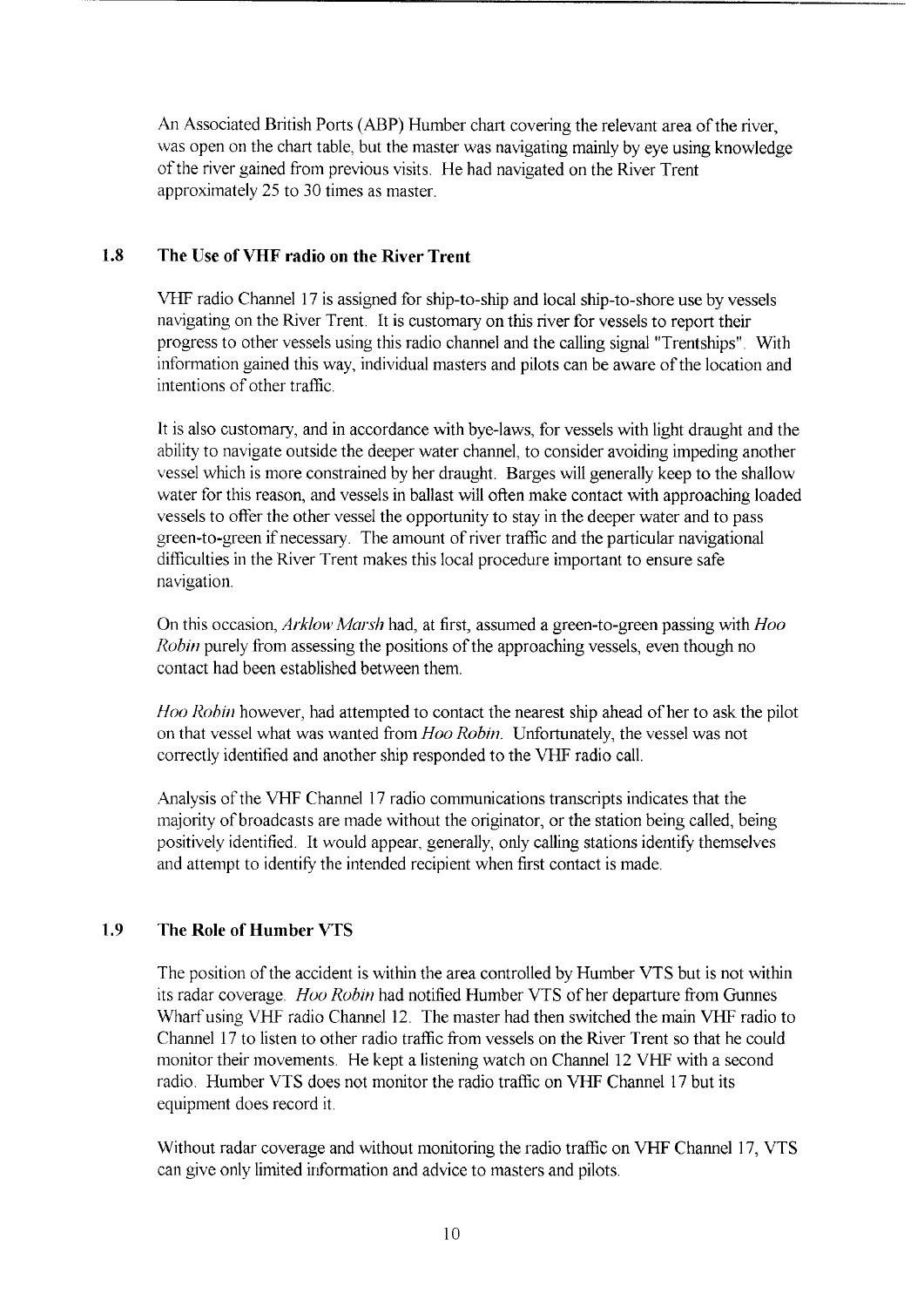#### <span id="page-15-0"></span>**1.10 Data Search of Strandings and Collisions on the River Trent**

Thirty six incidents involving grounding or collision on the River Trent have been reported to the MAIB in the last four years. Due to the low under-keel clearance of many vessels using the river, and the shifting nature of the shoal water, stranding is an accepted commercial risk by those operating frequently on the river. For this reason these accidents are not generally investigated by the **MAIB** and it is unknown how many might have arisen because of confusion between passing vessels.

However the MAIB has knowledge of two other incidents where green-to-green/red-to-red confusion has been a factor in an accident on the River Trent. The first one occurred in February this year and involved *Hoo Robin*. She was inbound, loaded and, because it was neap tides, was constrained to the deeper parts of the channel.

She had the same master as on *2* March, who called and asked an outbound vessel for a red-to-red passing. The outbound vessel replied requesting a green-to-green passing which was agreed. *Hoo Robin* altered course to make room for the other vessel and ran aground.

The second incident was a collision which was investigated by the MAIB. It occurred in September 1992 involving the vessels *Andreas Boye* and *Gannet.* They had agreed to pass green-to-green but, at the last moment, the pilot on *Andreas Boye* came to the conclusion that *Gannet* was not going to manoeuvre in time to make the agreed passing, so he altered to starboard. *Gannet* however, continued turning to her port and the collision occurred.

#### **1.11 Actions taken since the Accident**

The enforcement unit of the Maritime and Coastguard Agency investigated this accident but did not pursue a prosecution.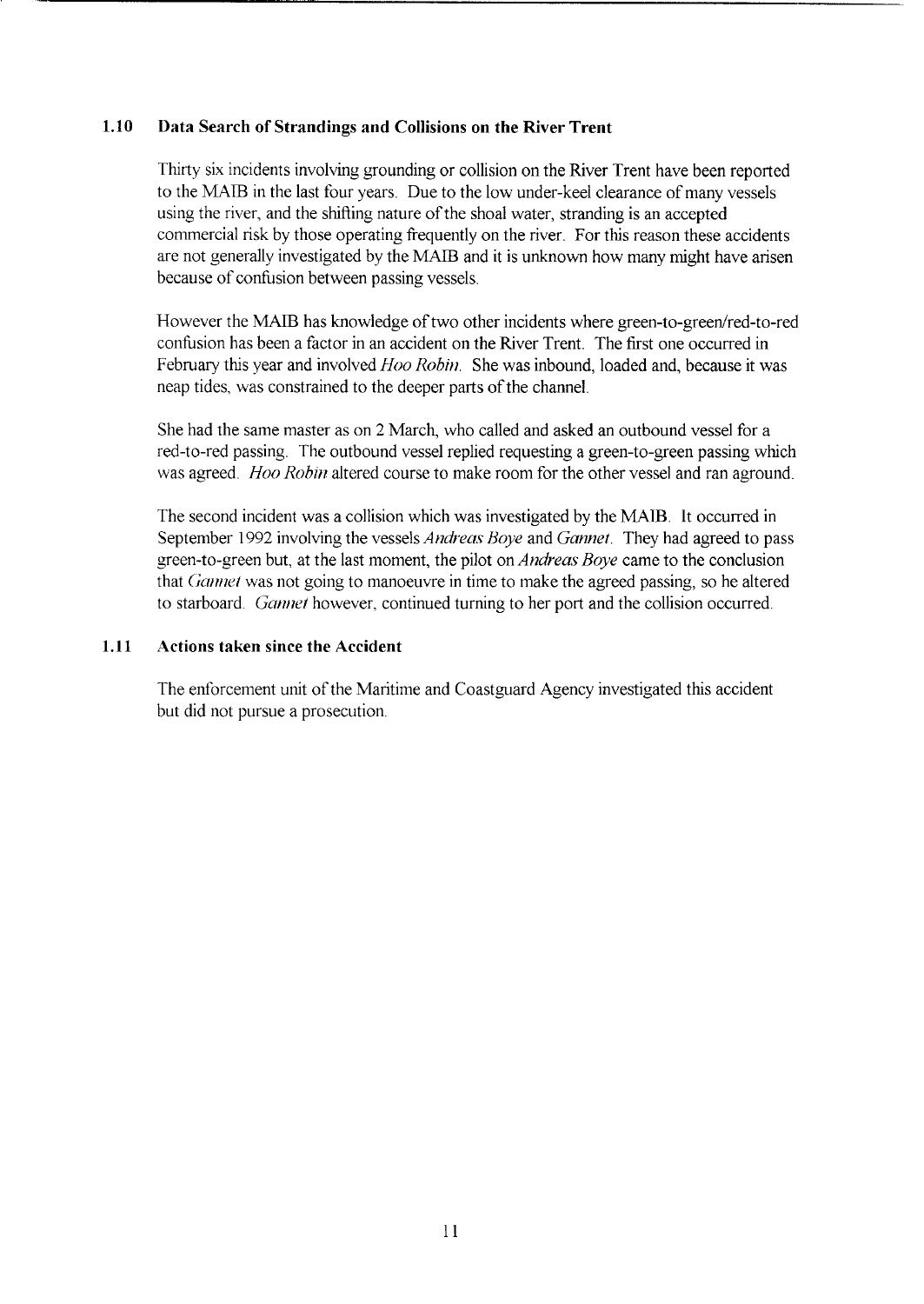#### <span id="page-16-0"></span>**SECTION 2** - **ANALYSIS**

### **2.1 The Use of VHF**

Communication between vessels on the River Trent to agree the procedures for passing, is considered necessary on some occasions, due to deeper draught river traffic being restricted to the narrow unmarked channel of deeper water.

*Hoo Robin* was in ballast, and with a maximum draught of only 2.4m, was able to navigate using nearly the full width of the river. She was also proceeding against the tidal stream making slow speed manoeuvring easier. The inbound vessels were loaded and therefore possibly constrained to the deeper water channel in some places. They were also proceeding with the tide. It was correct, therefore, to use the VHF radio to agree a way for the lighter draught *Hoo Robin* to proceed, *so* as not to impede their passage. However, the master on *Hoo Robin* felt it necessary to contact every approaching vessel to ascertain whether the other vessel wanted a non-standard passing. The *Hoo Robin's* master was trying to be helpful and co-operative but at the same time was overloading both himself and the VHF radio channel. The information necessary to establish the need for non-standard action is mainly on board the deep draught vessel (its draught, intentions, manoeuvrability etc). It should be up to that vessel to assess its own constraints, and only if necessary, contact the approaching vessel. In doing this the difficulty of correctly identifying the other vessel should be borne in mind. Unless positive contact with the correct vessel is established, red-to-red passing should be assumed.

The transcript of the VHF radio traffic indicates generally poor VHF radio procedures were prevalent. In particular, VHF radio broadcasts were frequently made on Channel 17 without the broadcasting station positively identifying either itself or the station being spoken to

It is considered that the use of VHF radio is important for safe navigation on the River Trent, but poor VHF radio procedures contributed significantly to the confusion that arose on this occasion

#### **2.2 The Cause of the Collision**

The master of *Hoo Robin* had identified two approaching vessels and made an assumption, based on his view of their navigation lights, that the nearer one was approaching Hillside and the farther one Cliff End. He was correct about the farther one, but crucially, he was incorrect about the nearer. Confirmation of his assessment could have been gained easily from the radar screen, but the radar was not used for this purpose.

The master called on VHF radio identifying the targeted vessel as the one "approaching Hillside", confident that it would be the nearer vessel which would answer. However, he was very wrong in his assessment of the distance, and the nearer vessel was already well beyond Hillside light and had, on two occasions, indicated so on VHF Channel 17. On the first occasion, some four minutes before the accident, the pilot had said that he was passing under the wires at Garthorpe (which is south of Hillside light) and on the second, just a few seconds before *Hoo Robin's* call, he had called his destination berth at Keadby and told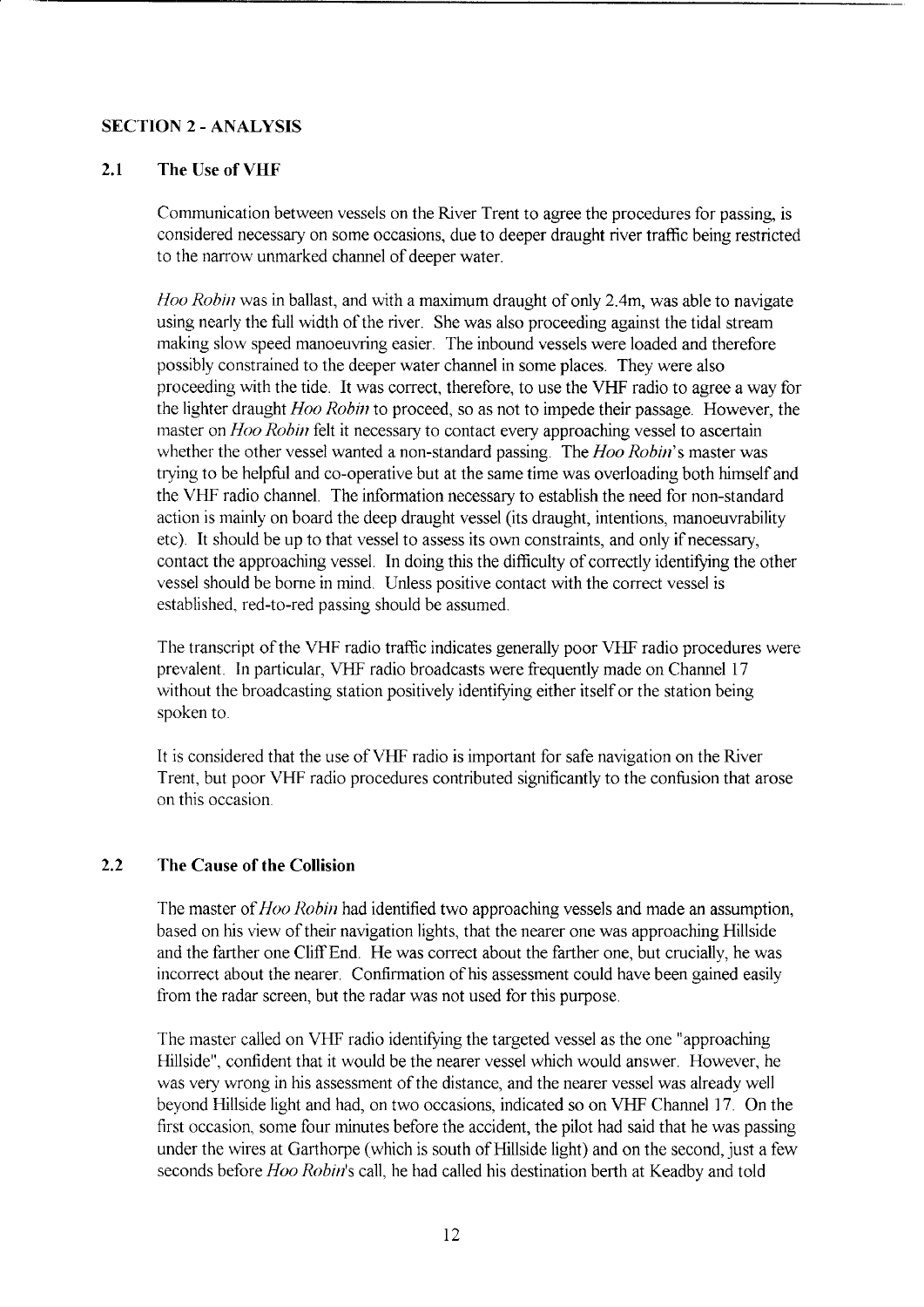<span id="page-17-0"></span>them he was approaching Stather. The master of *Hoo Robin* appears not to have heard these messages or possibly not to have appreciated their significance. Due to his position south of Hillside light it is not surprising that the pilot on Arklow *Marsh* did not answer, as he did not recognise that the radio call was directed at him

Instead, it was the pilot on Ara who answered *Hoo Robin's* call. Although Ara was still half-a-mile north of Hillside light, she was the next vessel to pass that point. In answering the call the pilot clearly identified that he was on board  $Ara$ , but not that he was half-a-mile north of Hillside. If the master of *Hoo Robin* had monitored the radio traffic efficiently, he would have known that it was *Arklow Marsh* and not *Ara* he needed to speak with. Then this unnecessary confusion would not have arisen.

Those on the bridge of Arklow *Marsh* had seen *Hoo Robin* approaching and assumed that the two vessels would pass green-to-green **As** has been stated, it is a frequent practice on the River Trent for outbound vessels in ballast to keep to shallow water on the west side of the river, and for a green-to-green passing with loaded inbound vessels to be arranged. To have assumed that a green-to-green passing would occur without having agreed it with the other vessel is, however, taking this procedure a dangerous stage too far The assumption by Arklow *Marsh* that a green-to-green passing would take place was a contributory factor Additionally, at 1830, in the area of the collision, Arklow *Marsh* could safely use almost the whole width of the river. A green-to-green passing was therefore unnecessary. If Arklow *Marsh* had taken early action to position herself correctly for a red-to-red passing, the accident might have been avoided. Both vessels should have assumed a red-to-red passing unless and until the contrary was agreed

The master on *Hoo Robin* thought that he had been talking to the nearer of the two vessels ahead of him. He was confident that the nearest vessel would move to starboard to enable the agreed red-to-red passing to take place. When this did not happen immediately, the master became concerned because he had become aware at the same time that the other vessel was very close. He could still see her green sidelight and had very little room to pass red-to-red. He asked for confirmation of the passing manoeuvre but his question was not answered immediately. Confusion, made worse by radio interference and poor radio procedures, then arose which culminated in a panic response. This response, the hard-toport helm manoeuvre, executed at the very last minute by the master of Hoo *Robin,* finally caused the collision. When the pilot on Arklow, *Marsh* realised what *Hoo Robin* was doing, there was no time for him to take effective avoiding action.

The experience suffered by the master of *Hoo Robin* in February 1999, when he grounded his vessel while trying to comply with a request for a green-to-green passing, may have affected his judgment on this occasion. Possibly it would explain why, when he realised that things were going wrong, he made the snap decision to pass on the side of the approaching ship which gave him considerably more water.

#### **2.3 Manning and Bridge Resource Management** - *Hoo Robin*

The mate had been with the master on the bridge for about half an hour after leaving the berth. The master was aware that the mate had not eaten his evening meal and that he would be needed later in the night to keep a watch. Therefore he released him from duty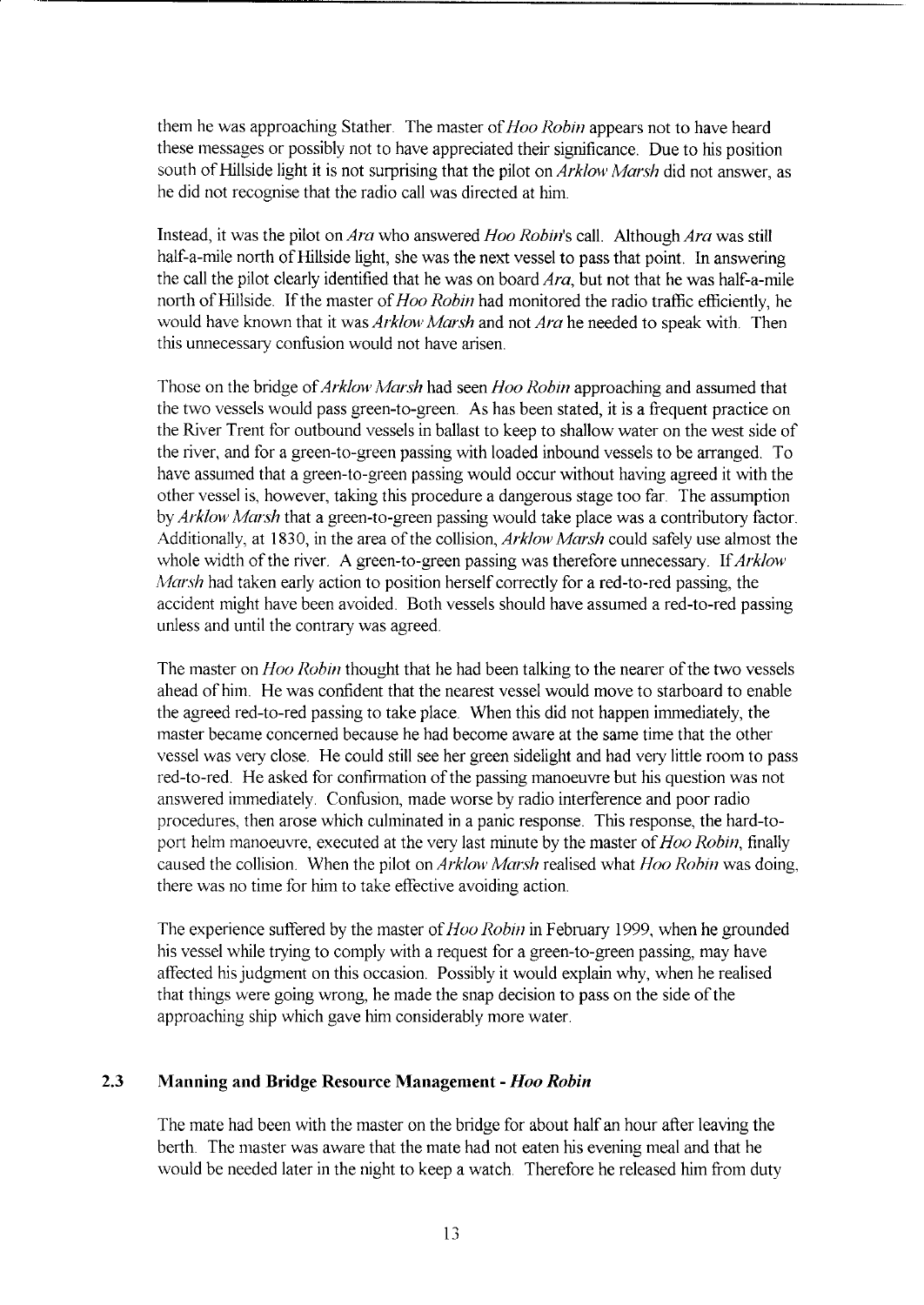<span id="page-18-0"></span>on the bridge as soon as he thought it safe to do so. This was five minutes before the collision, as *Hoo Robin* approached Burton Stather.

The master was then alone on the bridge. **As** well as navigating in this difficult area, keeping a lookout and carrying out collision avoidance, he had numerous other tasks to perform. These tasks included monitoring the VHF radio for other traffic movements; keeping a mental plot of the positions and intentions of other vessels; steering the vessel; and using the VHF radio frequently to either report his position to VTS or other users of the river or to make contact with approaching vessels.

This was too much for one person. He did not monitor the movements of other traffic efficiently and did not make good use of the radar. It was these shortfalls that led to his incorrect assessment of the position and identity of the vessels approaching him. It was that incorrect assessment that led finally to confusion and a last minute hard-to-port helm manoeuvre. Collision was then inevitable.

On a vessel with a complement of only five people it is essential to get the balance and priorities right when deciding on how to accomplish all the essential tasks. Personnel need to be fed and rested, hatches need to be battened down, and safe navigational watches need to be maintained. The MAIB believes that it is absolutely essential to have two people on the bridge at night to ensure safe navigation. In confined waters when the master is conducting pilotage, the additional person must be appropriately qualified to monitor and assist in the navigation. If the master had been able to delegate some tasks and fully concentrate on navigating and collision avoidance, the accident probably would not have happened.

#### **2.4 Fatigue**

The master had carried out an arduous work routine during the days preceding the accident which has been described in section 1.2. This routine is typical for *Hoo Robin* and vessels like her. Additionally, the master had been on board during the current voyage for about  $4\frac{1}{2}$  months. Although there had been an opportunity for him to rest during the afternoon of the day of the accident, while the vessel was in port, it is probable that accumulated fatigue. caused by a busy schedule over a prolonged period, affected his judgment and performance on the evening of 2 March.

#### **2.5 Alcohol and other Drugs**

It is considered that neither alcohol nor other drugs were factors in this accident

#### **2.6 The Role of Humber VTS**

Humber VTS does not have the facilities to monitor the precise positions and actions of traffic on the River Trent, as the area is outside its radar coverage. One of the normal roles of a harbour or river VTS is to assist masters and pilots by informing them of other vessel movements and warning them of dangerous traffic situations developing. Humber VTS is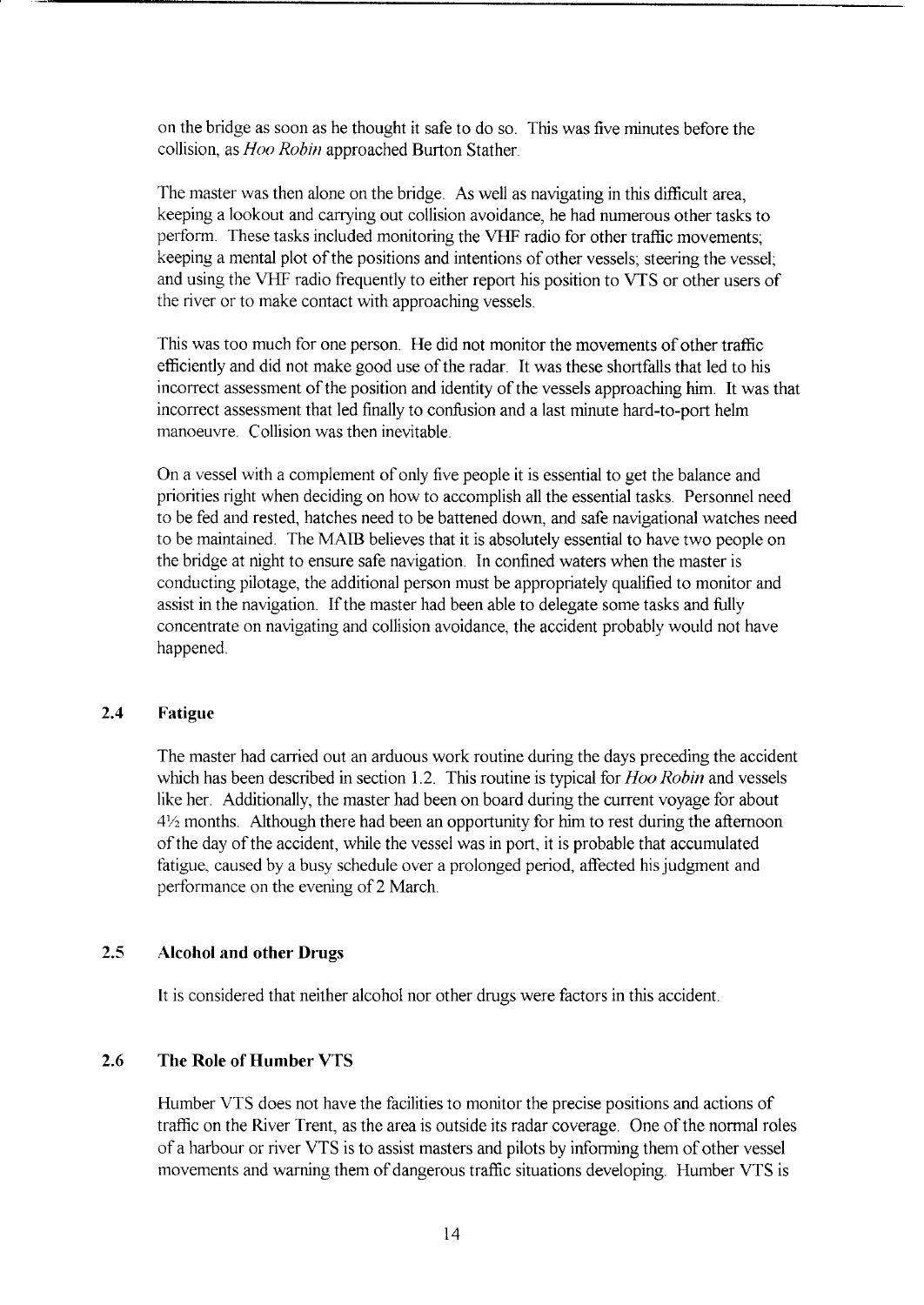unable to fully perform this role on the River Trent, placing an additional burden on masters and pilots.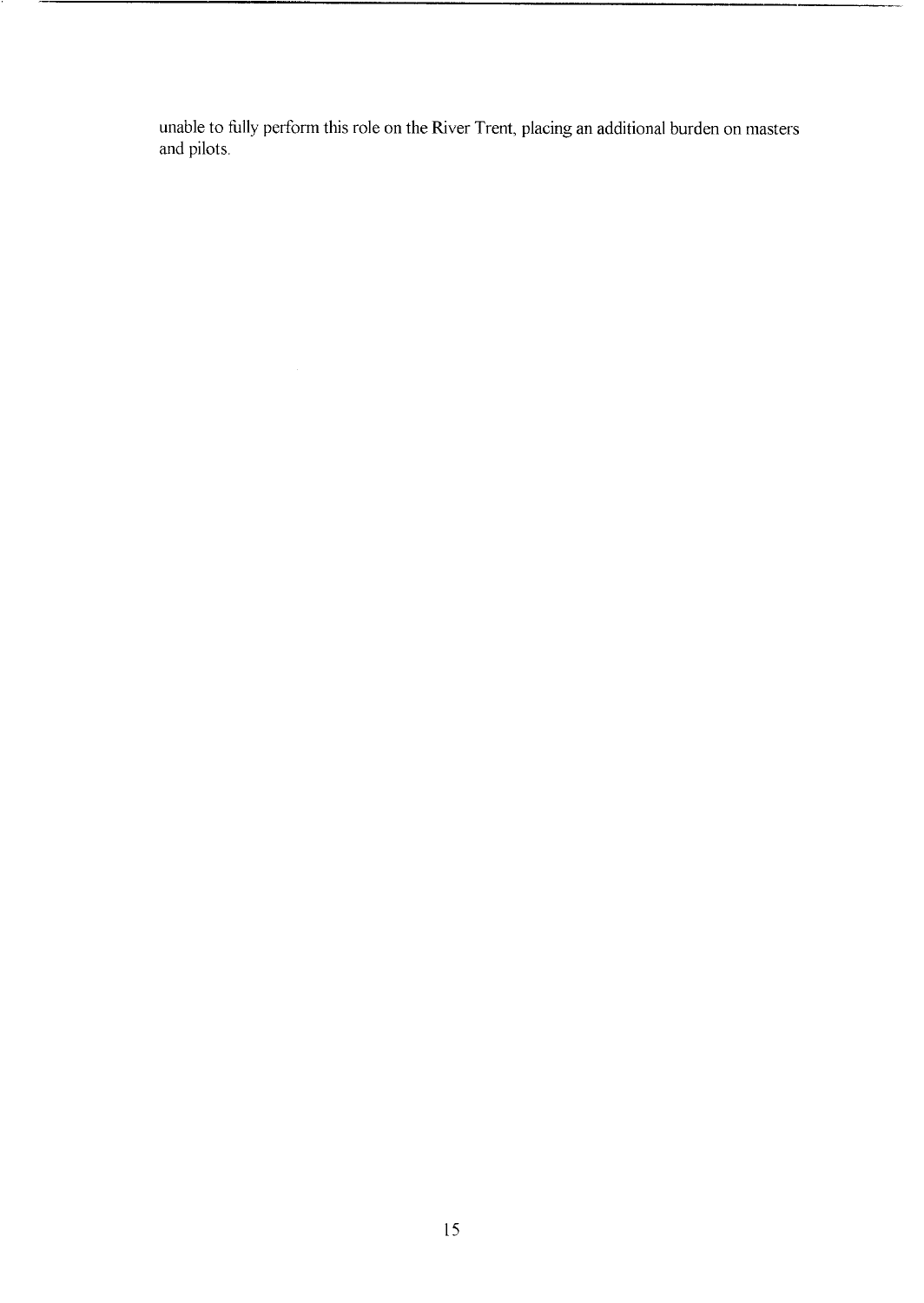### <span id="page-20-0"></span>**SECTION 3** - **CONCLUSIONS**

#### **3.1 Findings**

- 1 *Hoo Robin* was fully certificated and manned in accordance with national and international regulations. [1.5]
- *2 Arklow Marsh* collided with the starboard side of Hoo *Robin* at about 1830 on 2 March 1999, in a position to the north-west of Burton Stather on the River Trent. [1.3]
- *3*  The weather was fine, the visibility good, it was dark and the tide was flooding at the time of the collision. [ 1.4]
- 4 The master was the only person on the bridge of *Hoo Robin.* [ 1.3]
- *5*  The master was experienced in navigating the River Trent. [1.7]
- 6 *Arklow Marsh* had a licensed Humber pilot on board. [1.3]
- 7 *Arklow Marsh* did not have time to take effective avoiding action when *Hoo Robin* turned across her bow *[2* 2]
- **8**  Although the field of view from the bridge of *Hoo Robin* is restricted, it is adequate for safe navigation. [1.7]
- 9 Vessels on the River Trent talk to each other frequently using the VHF radio to agree a non-standard passing manoeuvre if the circumstances dictate. [ 1.8]
- 10 The accident occurred outside the radar coverage area of Humber VTS. [ 1.9]
- 11 The standard of VHF radio procedures on the River Trent is poor. [2 11
- 12 Neither alcohol nor other drugs were a factor in this accident. [2.5]

#### **3.2 Causes**

The Immediate Cause

The accident was caused by the last minute decision of the master of *Hoo Robin* to cross to his port side of the river in front of *Arklow Marsh*. The decision was taken in the confusion that arose when the nearest ship ahead, *Arklow Marsh,* did not shape to pass red-to-red Using the VHF radio, the master of Hoo *Robin* had, mistakenly, agreed a red-to-red passing manoeuvre with another vessel. [2.2]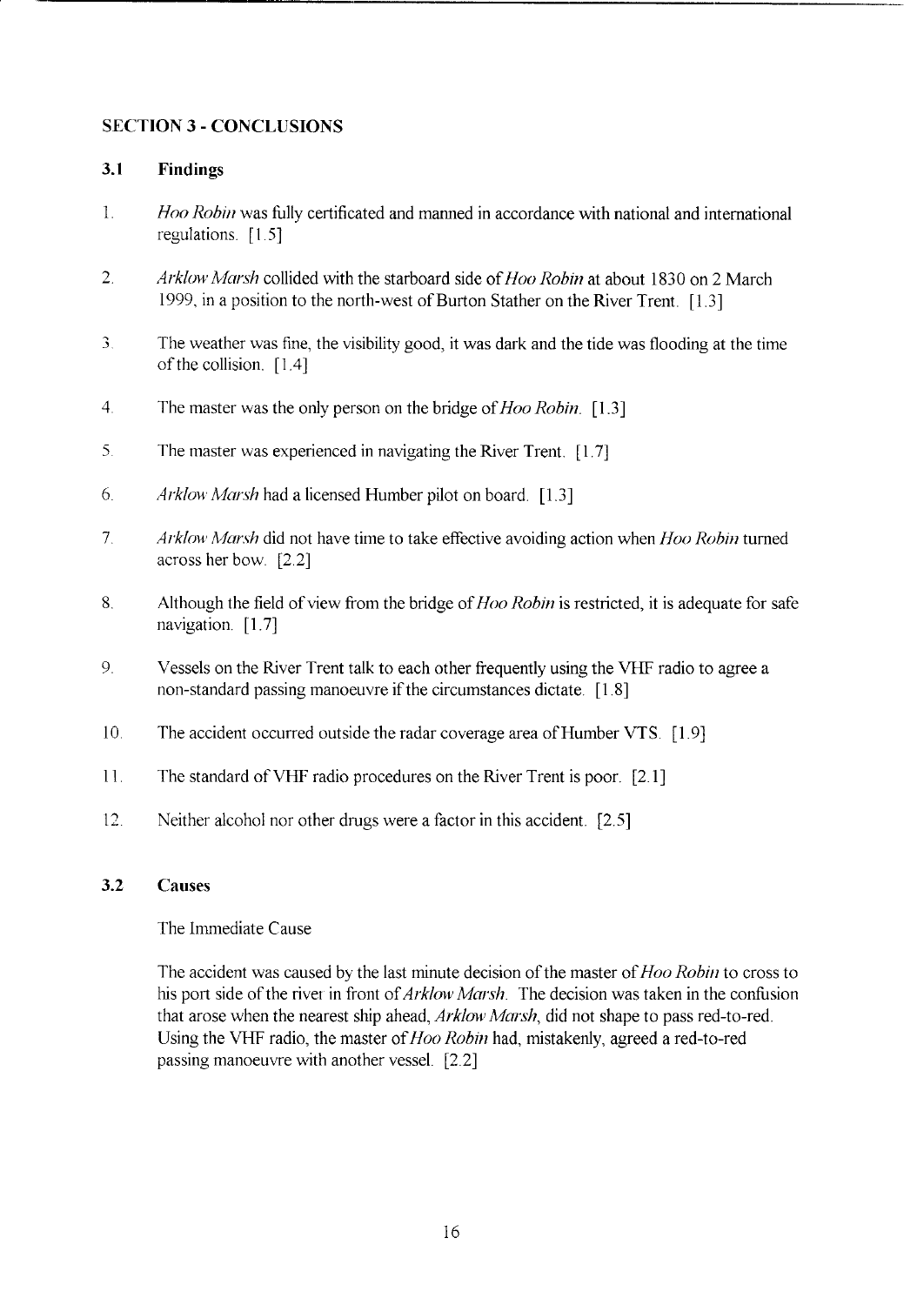#### <span id="page-21-0"></span>*3.3*  **Contributory Factors and Underlying Causes**

- 1. It is a frequent practice on the River Trent for approaching vessels to pass green-to green. *[2.2]*
- *2.*  Poor VHF radio procedures, in general, led to uncertainty as to who was calling and who was responding. [2.1,2.2]
- *3.*  The master of *Hoo Robin* incorrectly assessed the positions of the vessels approaching him. *[2.2]*
- 4. Those on *Arklow Marsh* assumed initially that a green-to-green passing would take place. *[2.2]*
- 5. The workload of the master of *Hoo Robin,* who was alone on the bridge, was too heavy. [2.3]
- *6.*  The judgment of the master of *Hoo Robin* was probably adversely affected by the accumulated effects of fatigue. [2.4]
- *7.*  The master of *Hoo Robin's* recent experience of grounding in the River Trent may have affected his judgment on this occasion. [2.2]
- 8. Safe navigation on the River Trent often requires the correct identification of other vessels and communication between vessels but VTS is not able to assist masters and pilots in this requirement. *[2.6]*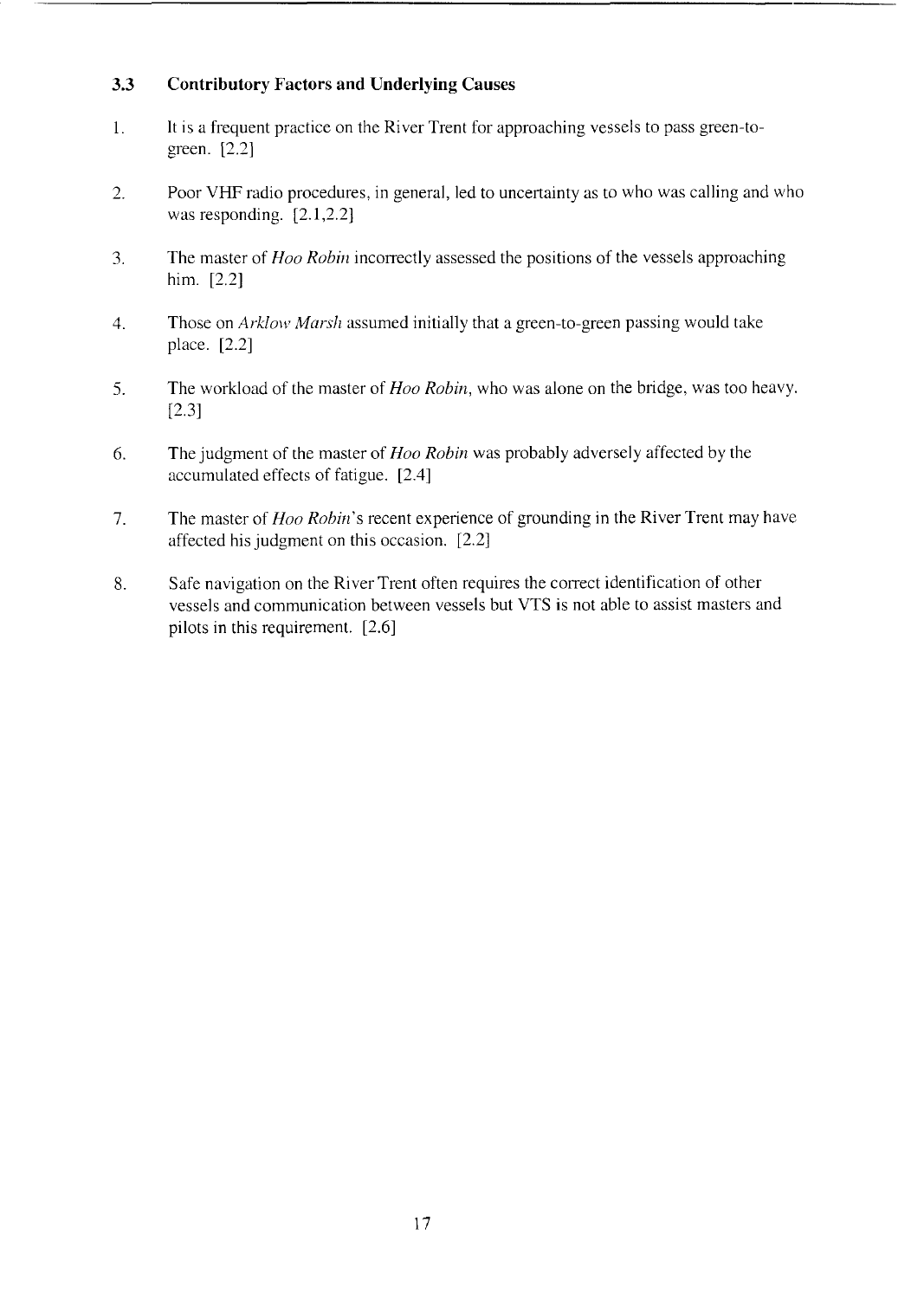### <span id="page-22-0"></span>**SECTION 4** - **RECOMMENDATIONS**

#### **Associated British Ports, Humber Marine Services** is recommended to:

- 1. Issue guidance to pilots and other users of the River Trent on the proper use of VHF radio. Radio traffic should be limited to only essential communication, using correct calling and answering procedures.
- 2. Issue guidance that all passing manoeuvres on the River Trent should be red-to-red. unless special circumstances indicate otherwise. In these exceptional circumstances, positive contact must be established and the identity and position of each vessel confirmed well before a non-standard passing manoeuvre is agreed. If no contact is established a red-to-red passing should be assumed in all cases. The guidance should not apply to river barges which generally keep to the shallowest water.
- 3. Consider extending the VTS radar coverage and VHF radio monitoring to include the navigable River Trent.

#### **R Lapthorn and Co Ltd** is recommended to:

- 4. Ensure that the operation and manning of its vessels allow two appropriately qualified people to be on the bridge when in areas of close pilotage and to instruct its masters accordingly.
- *5.* Remind its masters and officers of the correct VHF radio procedures paying particular regard to the guidance issued by the MCA in MGN 27 (M+F).